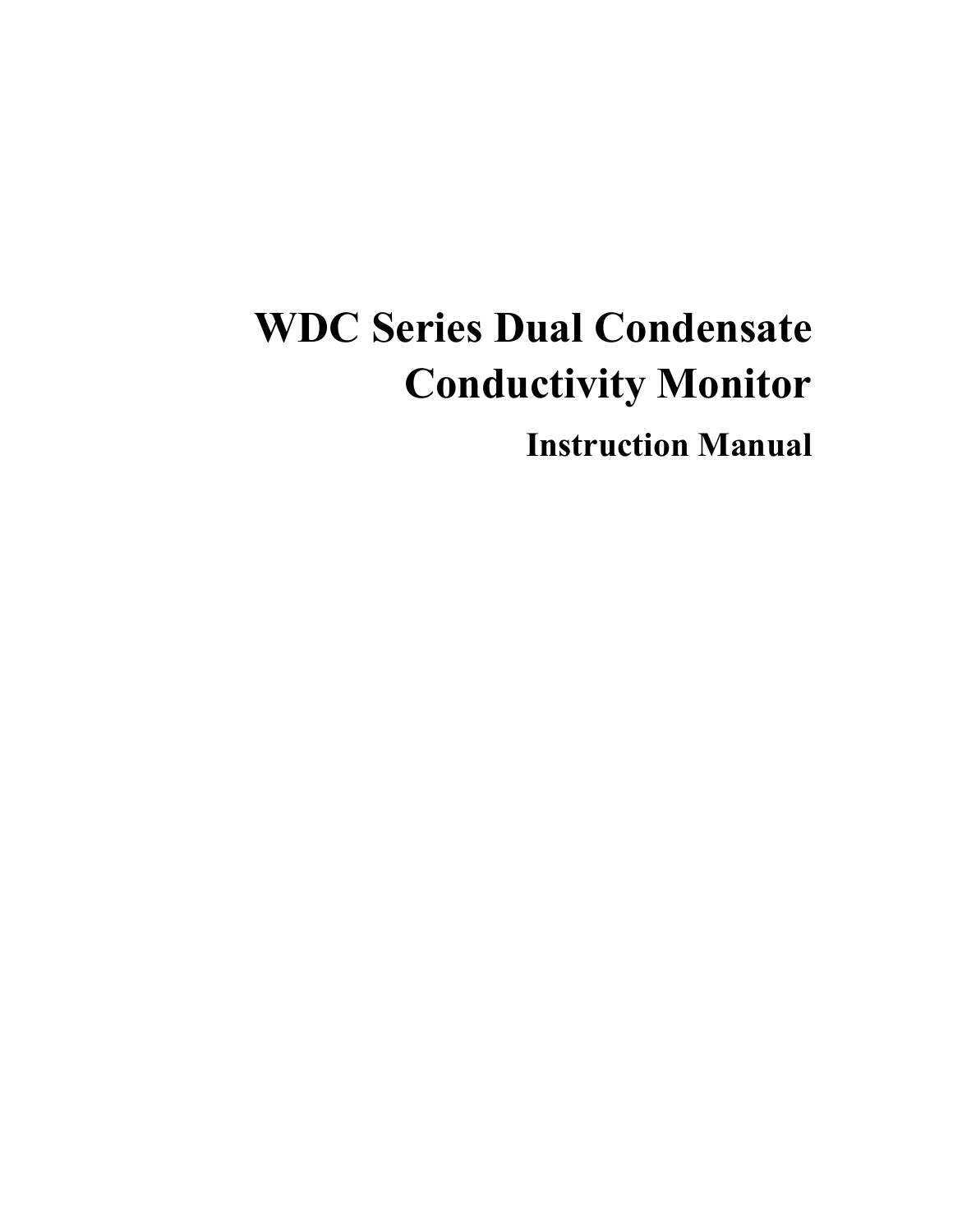**Notice**

*© 2006 WALCHEM Corporation 5 Boynton Road, Holliston, MA 01746 USA (508) 429-1110 All Rights Reserved Printed in USA*

#### **Proprietary Material**

*The information and descriptions contained herein are the property of WALCHEM Corporation. Such information and descriptions may not be copied or reproduced by any means, or disseminated or distributed without the express prior written permission of WALCHEM Corporation, 5 Boynton Road, Holliston, MA 01746.* 

*This document is for information purposes only and is subject to change without notice.* 

#### **Statement of Limited Warranty**

*WALCHEM Corporation warrants equipment of its manufacture, and bearing its identification to be free from defects in workmanship and material for a period of 24 months for electronics and 12 months for mechanical parts from date of delivery from the factory or authorized distributor under normal use and service and otherwise when such equipment is used in accordance with instructions furnished by WALCHEM Corporation and for the purposes disclosed in writing at the time of purchase, if any. WALCHEM Corporation's liability under this warranty shall be limited to replacement or repair, F.O.B. Holliston, MA U.S.A. of any defective equipment or part which, having been returned to WALCHEM Corporation, transportation charges prepaid, has been inspected and determined by WALCHEM Corporation to be defective. Replaceable elastomeric parts and glass components are expendable and are not covered by any warranty.* 

*THIS WARRANTY IS IN LIEU OF ANY OTHER WARRANTY, EITHER EXPRESS OR IMPLIED, AS TO DESCRIPTION, QUALITY, MERCHANTABILITY, FITNESS FOR ANY PARTICULAR PURPOSE OR USE, OR ANY OTHER MATTER.* 

*Part Number 180111.H1 Feb 2006*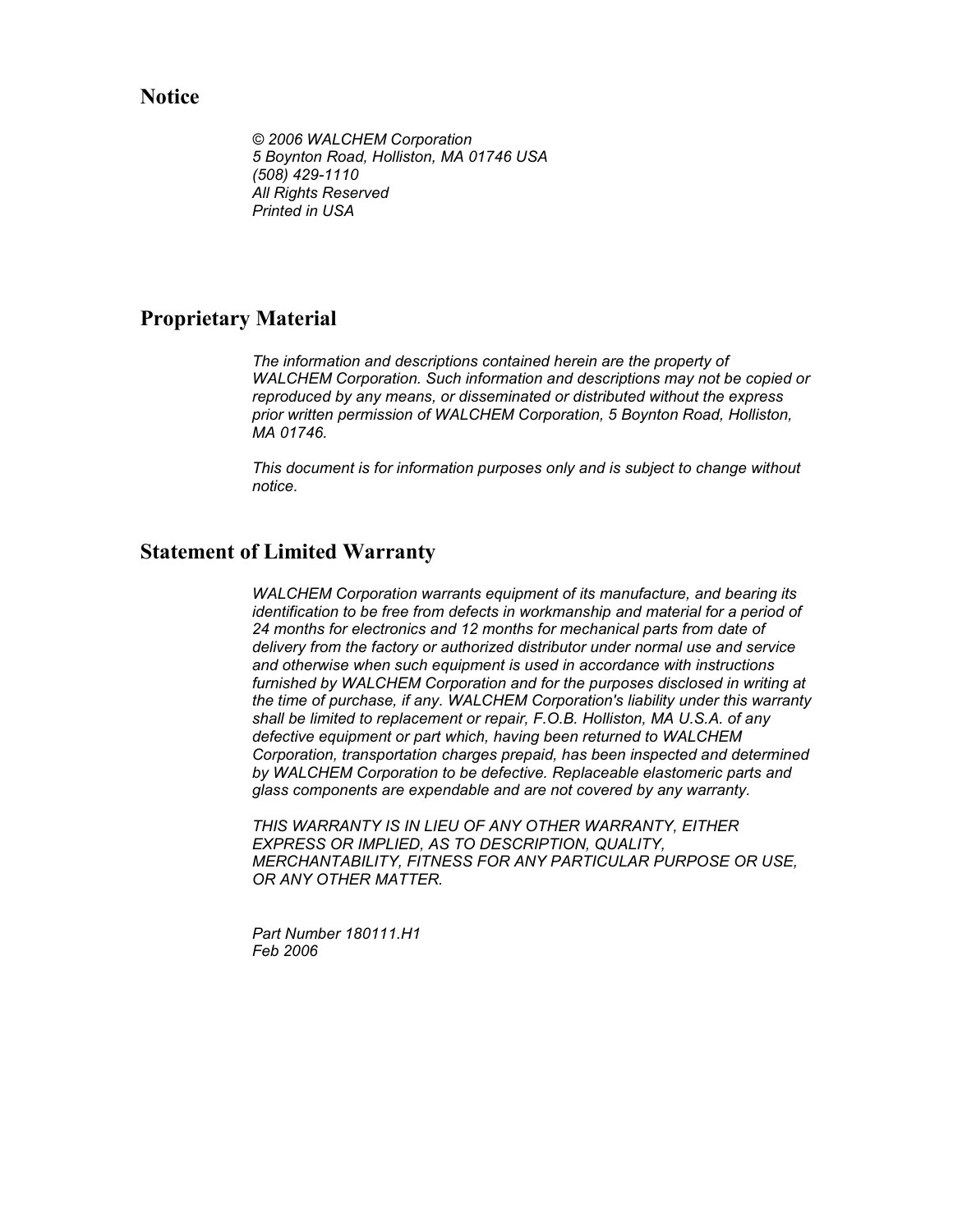### TABLE OF CONTENTS -

| 1.0                                           |  |
|-----------------------------------------------|--|
| 2.0<br>2.1<br>2.2<br>2.3<br>2.4               |  |
| 3.0<br>3.1<br>3.2<br>3.3<br>3.4<br>3.5        |  |
| 4.0<br>4.1<br>4.3<br>4.4<br>4.5<br>4.6        |  |
| 5.0<br>5.1<br>5.2<br>5.3<br>5.4<br>5.5<br>5.6 |  |
| 6.0<br>6.1<br>6.2                             |  |
| 7.0<br>7.1<br>7.2                             |  |
| 8.0                                           |  |

 ${\cal W}$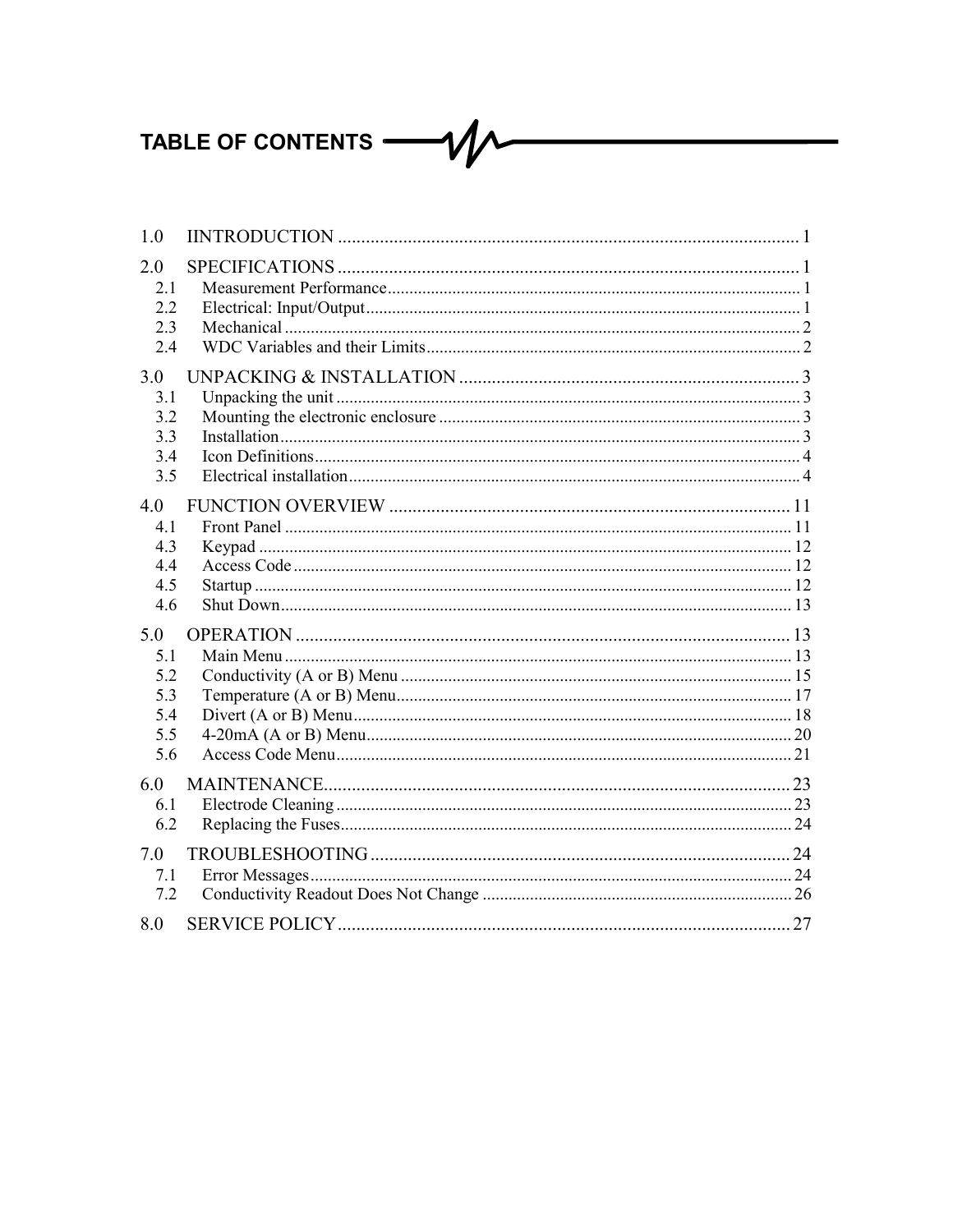### **1.0 IINTRODUCTION**

The Walchem WDC300 Series monitors offer conductivity control of boiler condensate of two separate boilers. If the conductivity rises above the set point, the controller will activate a diverter valve to prevent the contaminated condensate from returning to the boiler and/or set off an alarm.

The WDC series condensate monitors are supplied with a temperature compensated probe with a cell constant of 1.0. The monitors are microprocessor driven industrial type with on/off control outputs. One or two optional isolated 4- 20 mA outputs that are proportional to the conductivity reading are available for all models.

Any set point may be viewed without interrupting control. Each set point change will take effect as soon as it is entered. An access code is available to protect set point parameters, while still allowing settings to be viewed.

### **2.0 SPECIFICATIONS**

#### **2.1 Measurement Performance**

Conductivity Range: 0 - 10,000  $\mu$ S/cm

Conductivity Resolution: 1 µS/cm

Temperature Range: 32 - 392°F (0 - 200°C) Temperature Resolution: 0.1°C Temperature Accuracy:  $\pm 1\%$  of reading

 (microSiemens/centimeter) Conductivity Accuracy:  $10 - 10,000 \mu S/cm \pm 1\%$  of reading 0 - 10  $\mu$ S/cm  $\pm$  20% of reading

#### **2.2 Electrical: Input/Output**

#### *Input Power*

|                       | 110-120 VAC<br><sub>or</sub><br>50/60 Hz, 60 mA | 220-240 VAC<br>50/60 Hz, 30 mA                                                                                                 |                           |
|-----------------------|-------------------------------------------------|--------------------------------------------------------------------------------------------------------------------------------|---------------------------|
| <i><b>Outputs</b></i> | <b>Mechanical Relays:</b>                       | @ 120 VAC                                                                                                                      | @ 240 VAC                 |
|                       |                                                 | 10 A resistive<br>$1/8$ HP                                                                                                     | 6 A resistive<br>$1/8$ HP |
|                       | $4 - 20$ mA (optional):                         | Internally powered<br>Fully isolated<br>600 Ohm max resistive load<br>Resolution .001% of span<br>Accuracy $\pm$ 1% of reading |                           |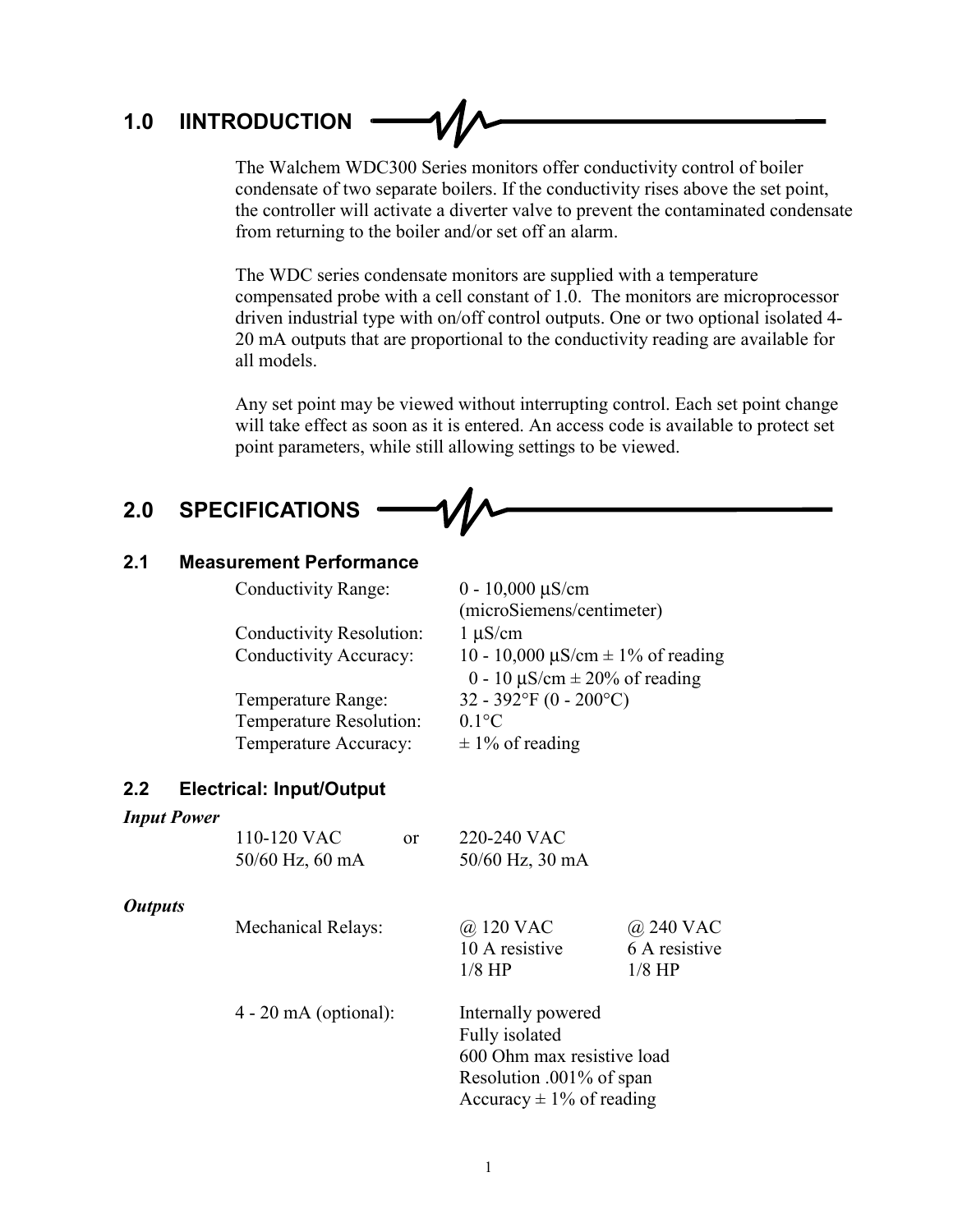#### *Agency Approvals*

UL  $UL$  UL 61010-1,  $2<sup>nd</sup>$  Edition CSA  $C22,2$  No.61010-1  $2^{nd}$  Edition CE Safety EN  $61010-1$  2<sup>nd</sup> Edition CE EMC EN 61326 :1998 Annex A\* Note: For EN61000-4-6,3 the controller met performance criteria B. \*Class A equipment: Equipment suitable for use in establishments other than domestic, and those directly connected to a low voltage (100-240 VAC) power supply network which supplies buildings used for domestic purposes.

#### **2.3 Mechanical**

| <b>Enclosure Material:</b>     | Fiberglass                                                        |
|--------------------------------|-------------------------------------------------------------------|
| <b>NEMA Rating:</b>            | NEMA <sub>4X</sub>                                                |
| Dimensions:                    | $8.5'' \times 6.5'' \times 5.5''$                                 |
| Display:                       | 2 x 16 character backlit liquid crystal                           |
| <b>Operating Ambient Temp:</b> | 32 to $122^{\circ}F(0 \text{ to } 50^{\circ}C)$                   |
| Storage Temperature:           | -20 to 180 $\mathrm{^{\circ}F}$ (-29 to 80 $\mathrm{^{\circ}C}$ ) |

#### **2.4 WDC Variables and their Limits**

|    |                                             | Low Limit    | High Limit                     |
|----|---------------------------------------------|--------------|--------------------------------|
|    | Conductivity menu                           |              |                                |
|    | <b>PPM Conversion Factor</b><br>(ppm/mS/cm) | 0.200        | 1.000                          |
|    | Interval Time (sampling)                    | 5 minutes    | $24:00$ hours                  |
|    | Duration Time (sampling)                    | 1 minute     | 59 min: 59 sec                 |
|    | % Calibration range                         | $-50$        | $+50$                          |
|    | <b>Temperature Menu</b>                     |              |                                |
|    | No variables                                |              |                                |
|    | Divert Menu                                 |              |                                |
|    | <b>Set Point</b>                            | $0 \mu S/cm$ | $10,000 \mu S/cm$              |
|    | Dead Band                                   | $5 \mu S/cm$ | $500 \mu S/cm$                 |
|    | Divert Time Limit                           | 1 minute     | $8$ hrs: $20$ min<br>(enabled) |
|    | (set in hrs/minutes)                        |              | unlimited<br>(disabled)        |
| mA |                                             |              |                                |
|    | 4 & 20 mA Settings                          | $0 \mu S/cm$ | $10,000 \mu S/cm$              |
|    | Access Code                                 |              |                                |
|    | New Value                                   | 0            | 9999                           |
|    |                                             |              |                                |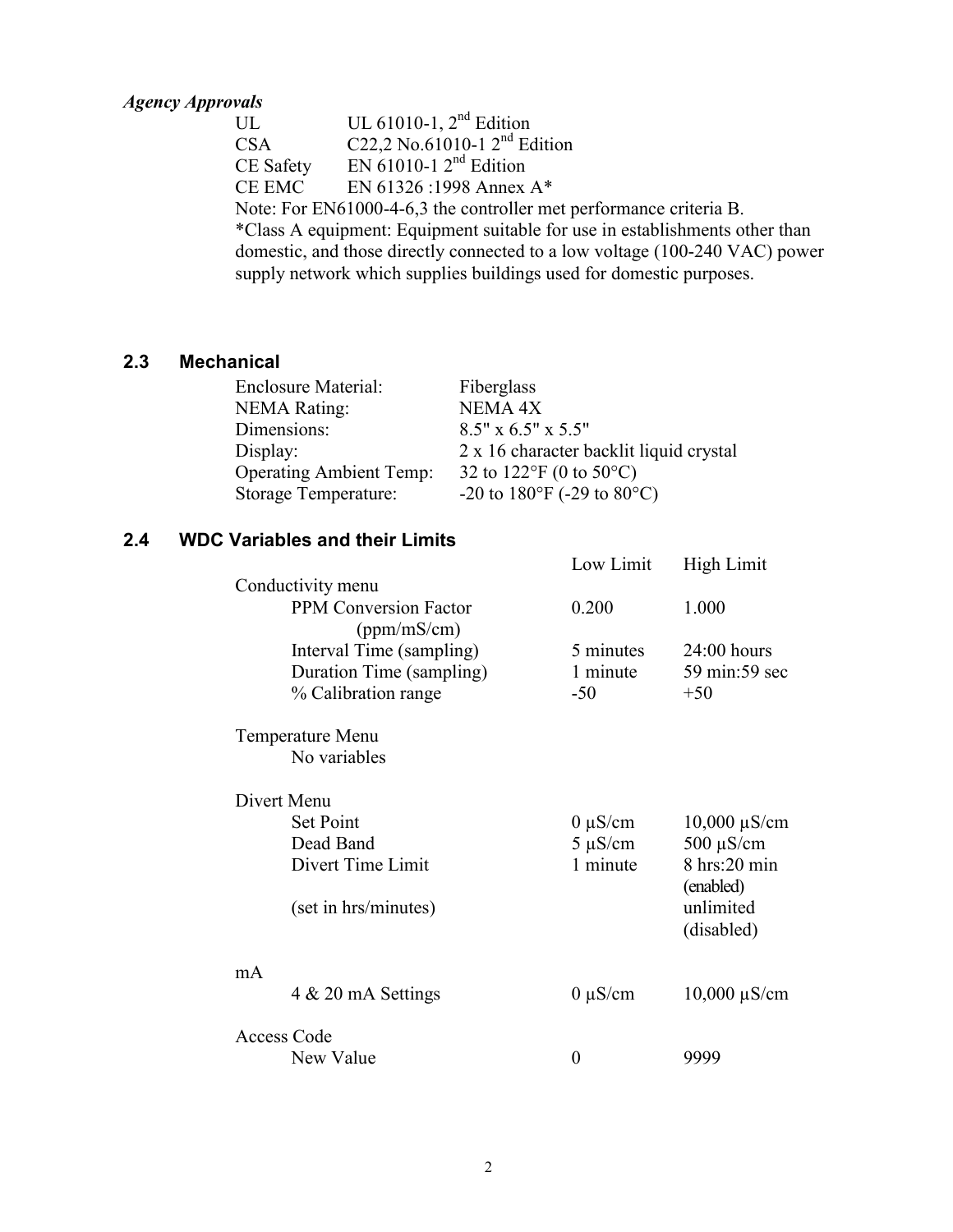### **3.0 UNPACKING & INSTALLATION**

#### **3.1 Unpacking the unit**

Inspect the contents of the carton. Please notify the carrier immediately if there are any signs of damage to the controller or its parts. Contact your distributor if any of the parts are missing. The carton should contain: a WDC300 series monitor and instruction manual. Any options or accessories will be incorporated as ordered.

#### **3.2 Mounting the electronic enclosure**

The WDC series monitor is supplied with mounting holes on the enclosure. It should be wall mounted with the display at eye level, on a vibration-free surface, utilizing all four mounting holes for maximum stability. Use M6 (1/4" diameter) fasteners that are appropriate for the substrate material of the wall. The enclosure is NEMA 4X rated. The maximum operating ambient temperature is 32 to 122°F (0 to  $50^{\circ}$ C); this should be considered if installation is in a high temperature location. The enclosure requires the following clearances:

| Top:    | 2" (50 mm)     |
|---------|----------------|
| Left:   | $8''(203)$ mm) |
| Right:  | 4" (102 mm)    |
| Bottom: | 7" (178 mm)    |

#### **3.3 Installation**

The conductivity electrodes should be placed as close to the monitor as possible, to a maximum distance of 500 ft. Under 25 ft is recommended. Over 25 ft, the cable may need to be shielded from background electrical noise. (The standard cable length is 10 feet. Should you require longer cable, consult factory.)

Locate the electrode tees where an active sample of condensate water is available and where the electrode can easily be removed for cleaning. They must be situated so that the tee is always full and the electrode is never subjected to a drop in water level resulting in dryness. Refer to Figure 1 for typical installation.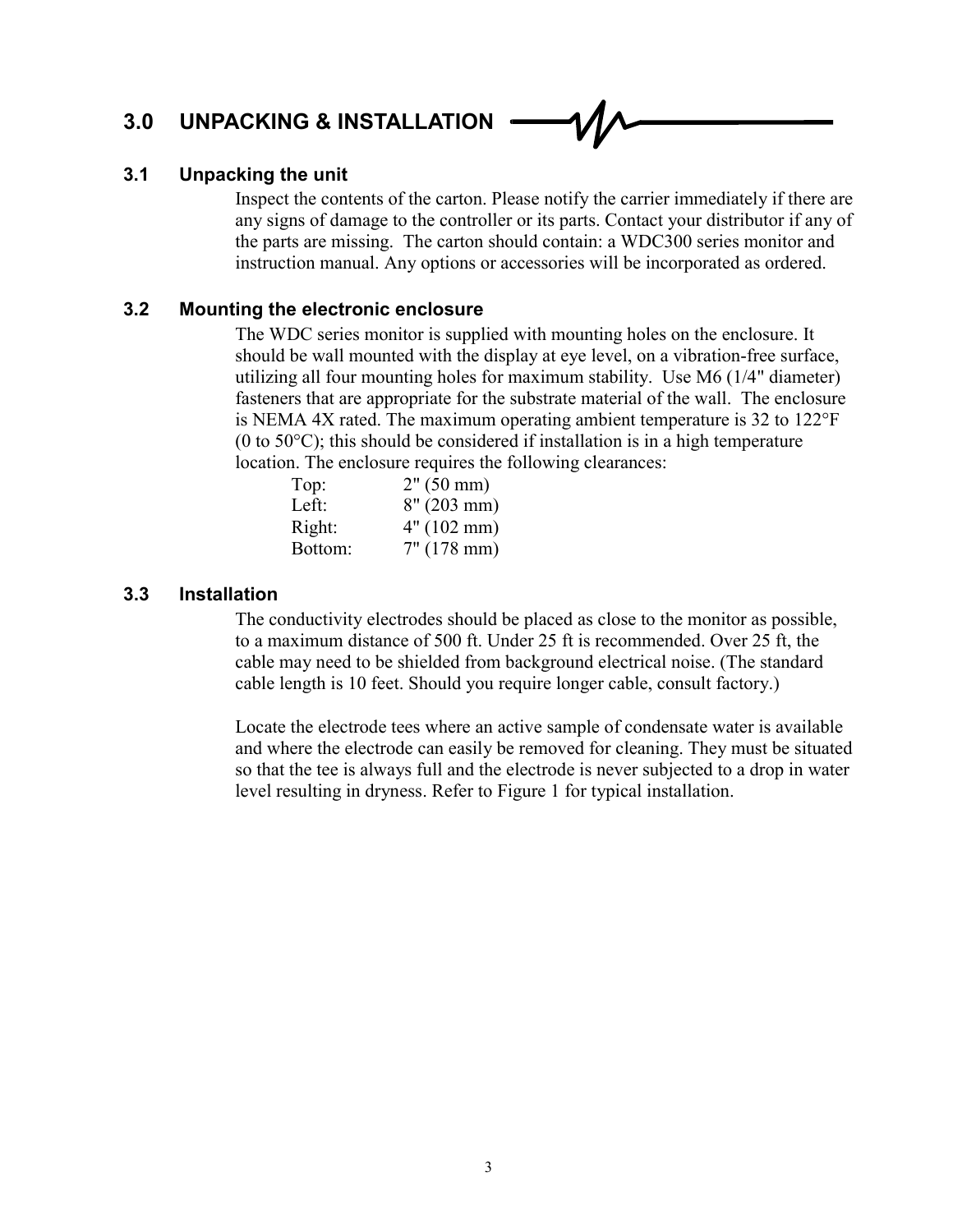#### **3.4 Icon Definitions**

| Symbol | Publication         | Description                          |
|--------|---------------------|--------------------------------------|
| › — .  | IEC 417, No.5019    | <b>Protective Conductor Terminal</b> |
|        | IEC 417, No. 5007   | On (Supply)                          |
|        | IEC 417, No. 5008   | Off (Supply)                         |
|        | ISO 3864, No. B.3.6 | Caution, risk of electric shock      |
|        | ISO 3864, No. B.3.1 | Caution                              |

#### **3.5 Electrical installation**

Based on the model number, the following voltages are required:

| WDC300-1xx | 120 VAC, 50/60 Hz |
|------------|-------------------|
| WDC300-4xx | 120 VAC, 50/60 Hz |
| WDC300-5xx | 240 VAC, 50/60 Hz |

The various standard wiring options are shown in Figure 2. Your WDC series monitor will arrive from the factory prewired or ready for hardwiring. Depending on your configuration of options, you may be required to hardwire some or all of the input/output devices. Refer to figures 3 and 4 for circuit board layout and wiring.



**CAUTION!** There are live circuits inside the controller even when the power switch on the front panel is in the OFF position! The front panel must never be opened before power to the controller is REMOVED! If your controller is prewired, it is supplied with a 8 foot, 18 AWG power cord with USA style plug. A tool (#1 phillips driver) is required to open the front panel.



**CAUTION!** When mounting the controller, make sure there is clear access to the disconnecting device!



**CAUTION!** The electrical installation of the controller must be done by trained personnel only and conform to all applicable National, State and Local codes!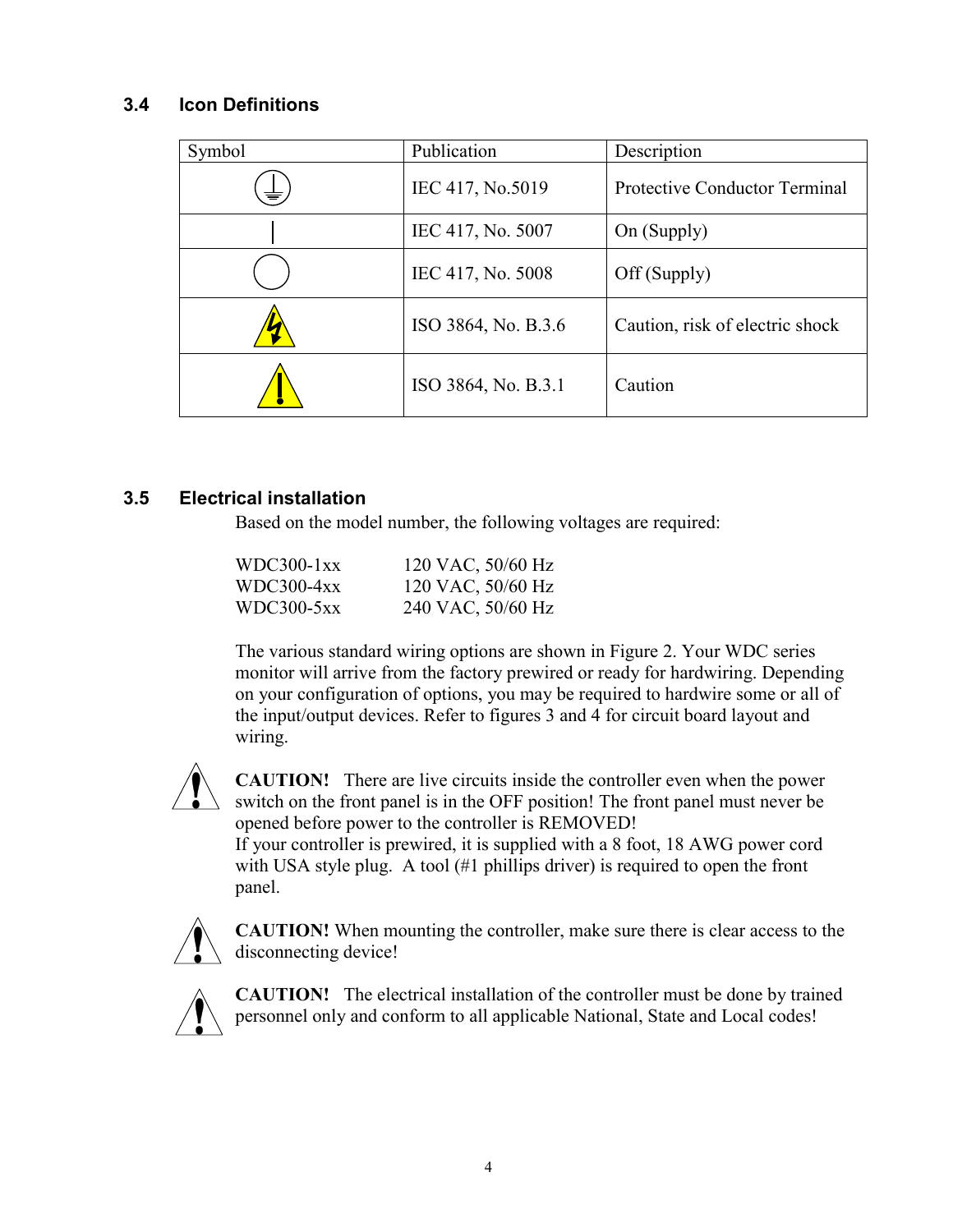

**CAUTION!** Proper grounding of this product is required. Any attempt to bypass the grounding will compromise the safety of persons and property.

**CAUTION!** Operating this product in a manner not specified by Walchem may impair the protection provided by the equipment.



**Figure 1 Conduit/Wiring Confguration**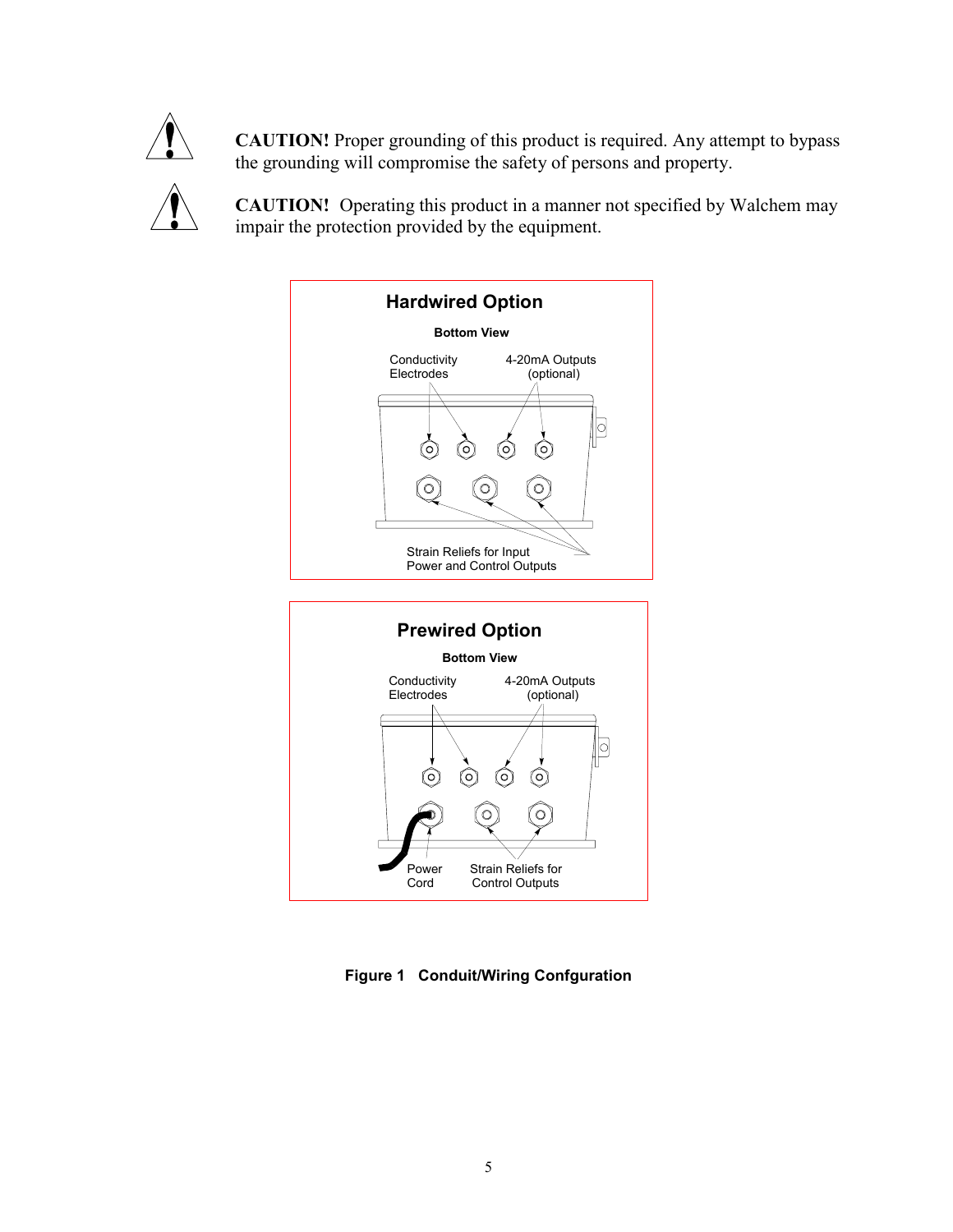

**Figure 2 Typical Installation**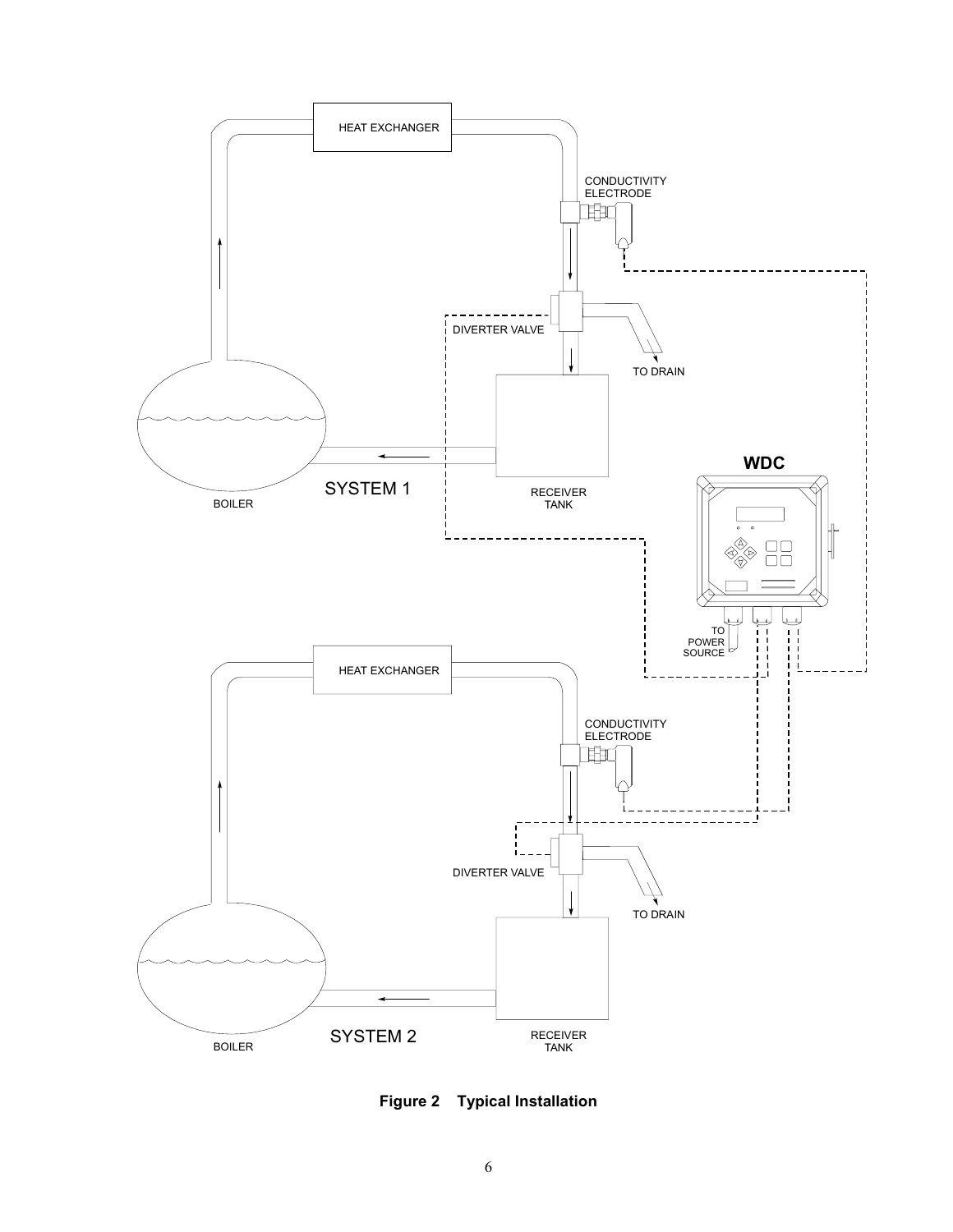

**Figure 3 Inputs (power relay board 190873)**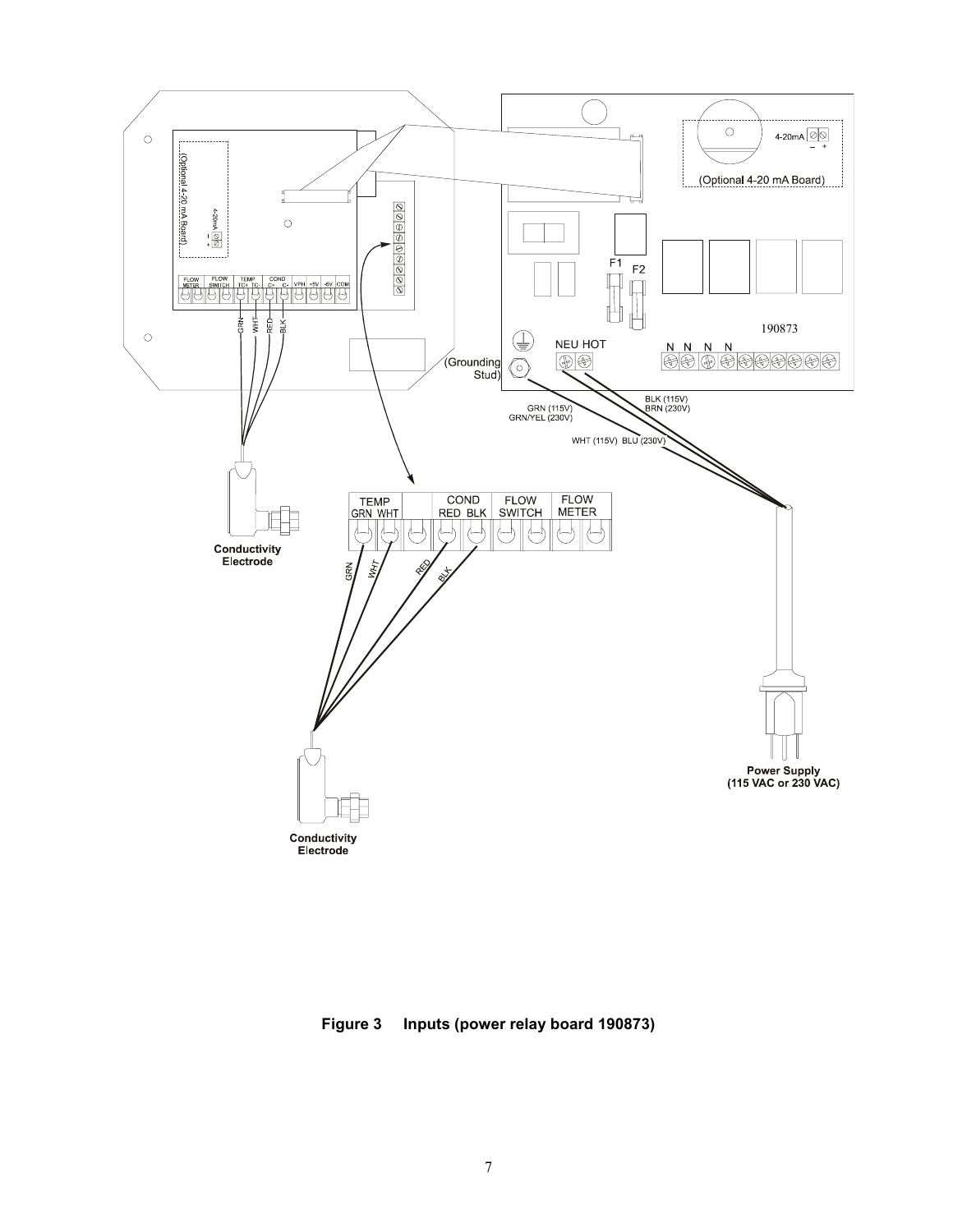

**Figure 3a Inputs (power relay board 191236)**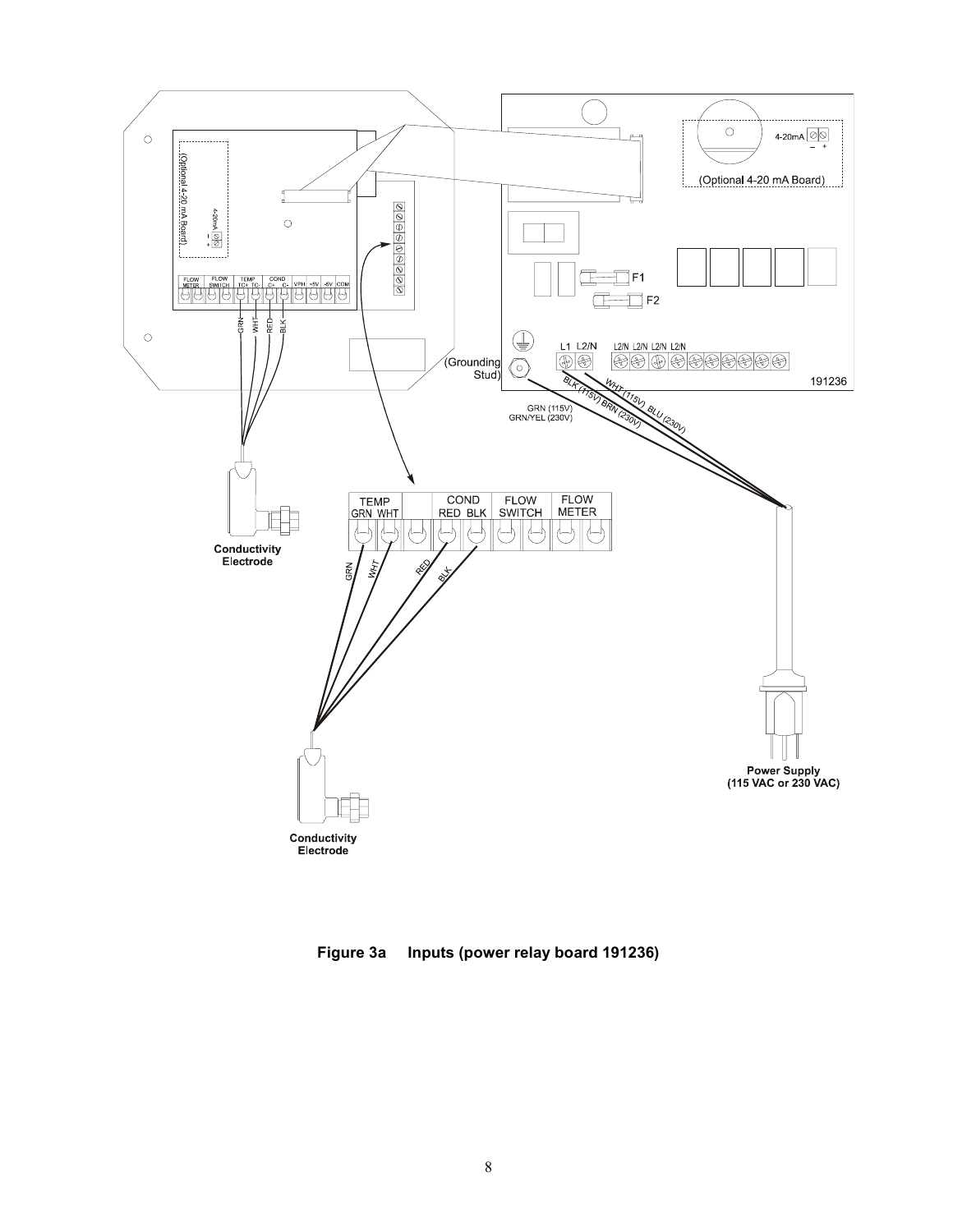

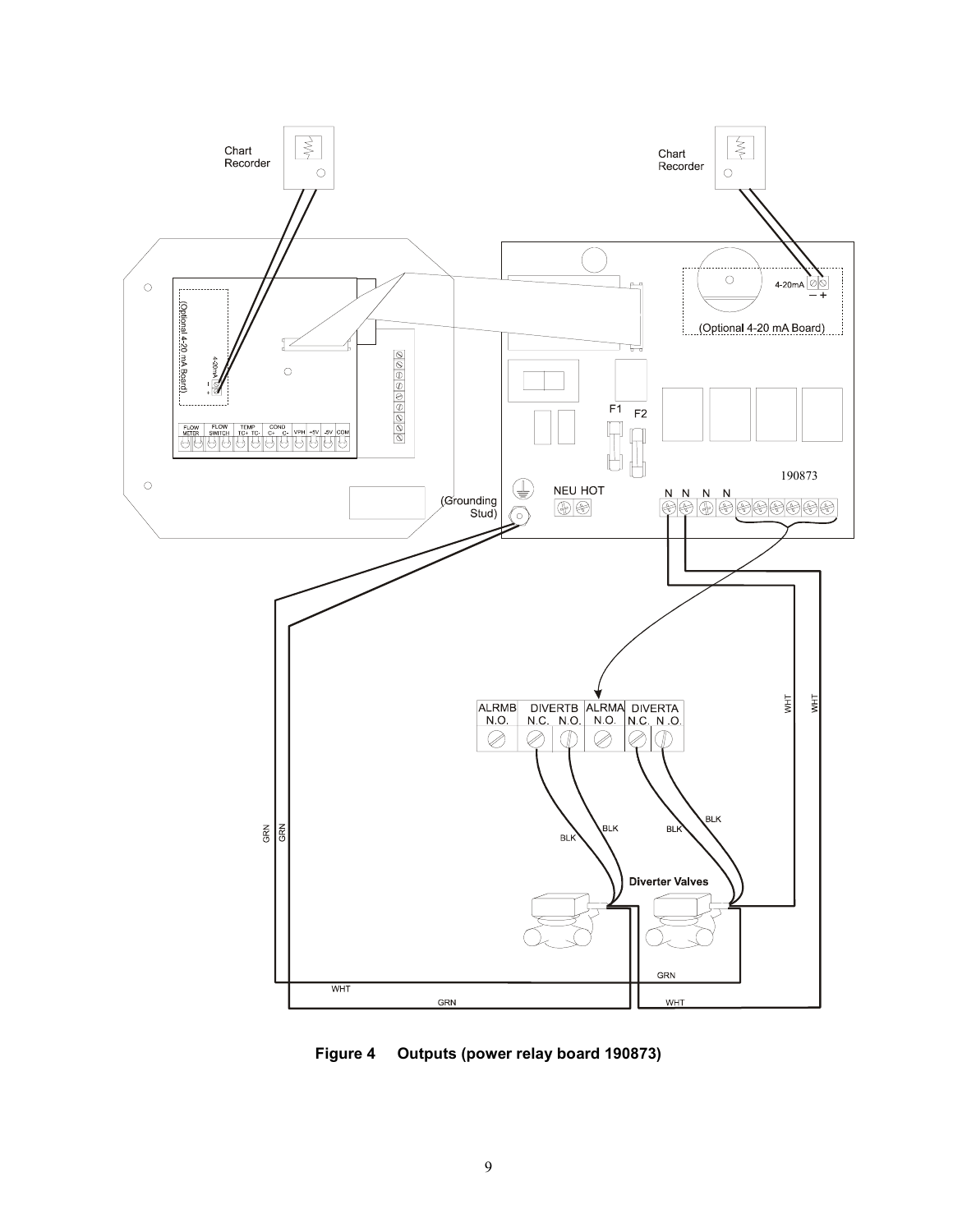

**Figure 4a Outputs (power relay board 191236)**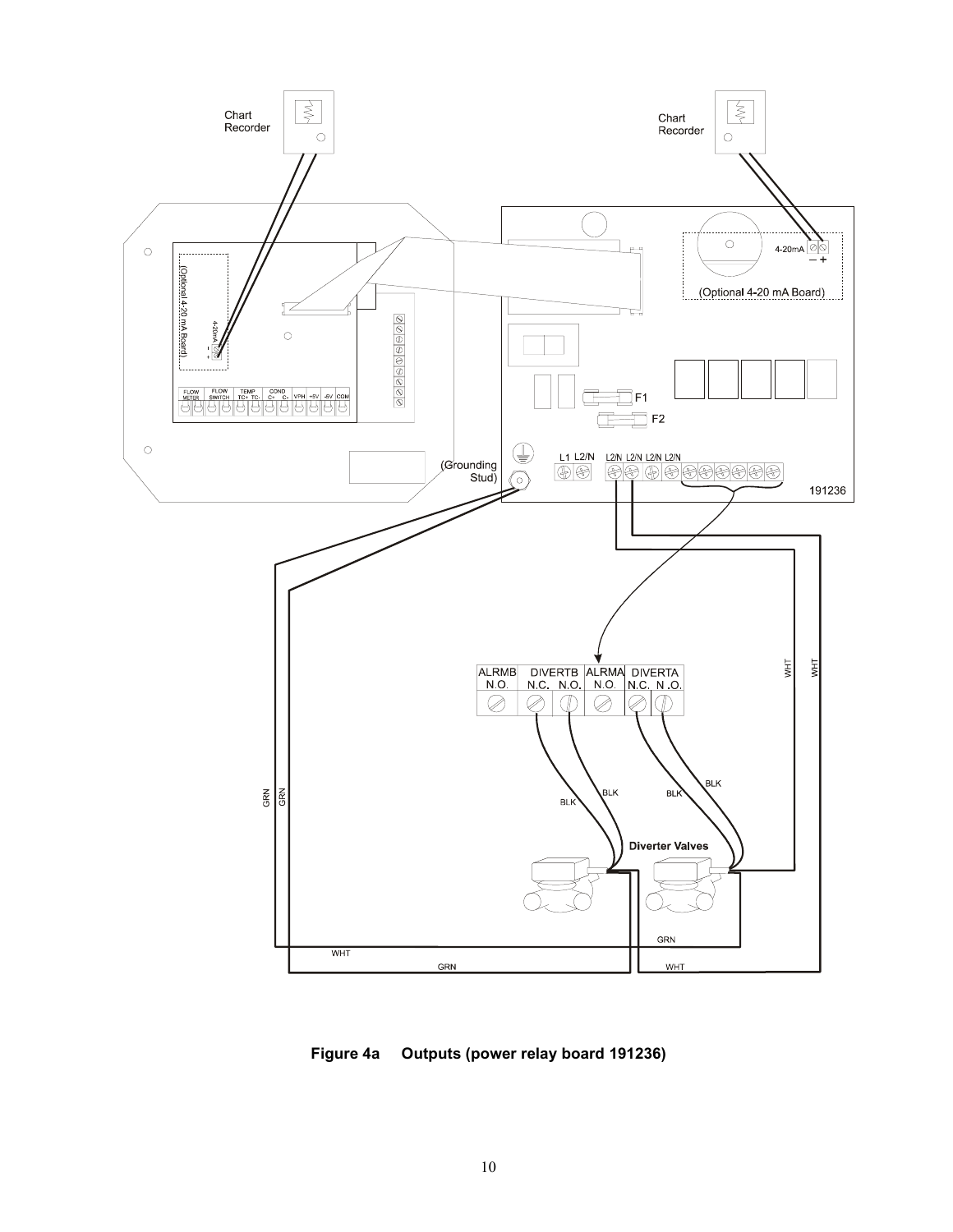## **4.0 FUNCTION OVERVIEW**

#### **4.1 Front Panel**



**Figure 5 Front Panel** 

#### **4.2 Display**

A summary screen is displayed while the WDC monitor is on. This display shows the conductivity of the condensate from boiler A in one corner, the conductivity from boiler B in the other corner and current operating conditions. The operating conditions that may be displayed are Temp Error (Electrode A or B), Cond Error (Electrode A or B), Divert Timeout (A or B), Divert (A or B) and Normal. Normal just means there is nothing unusual to report.



Figure 6 Summary Screen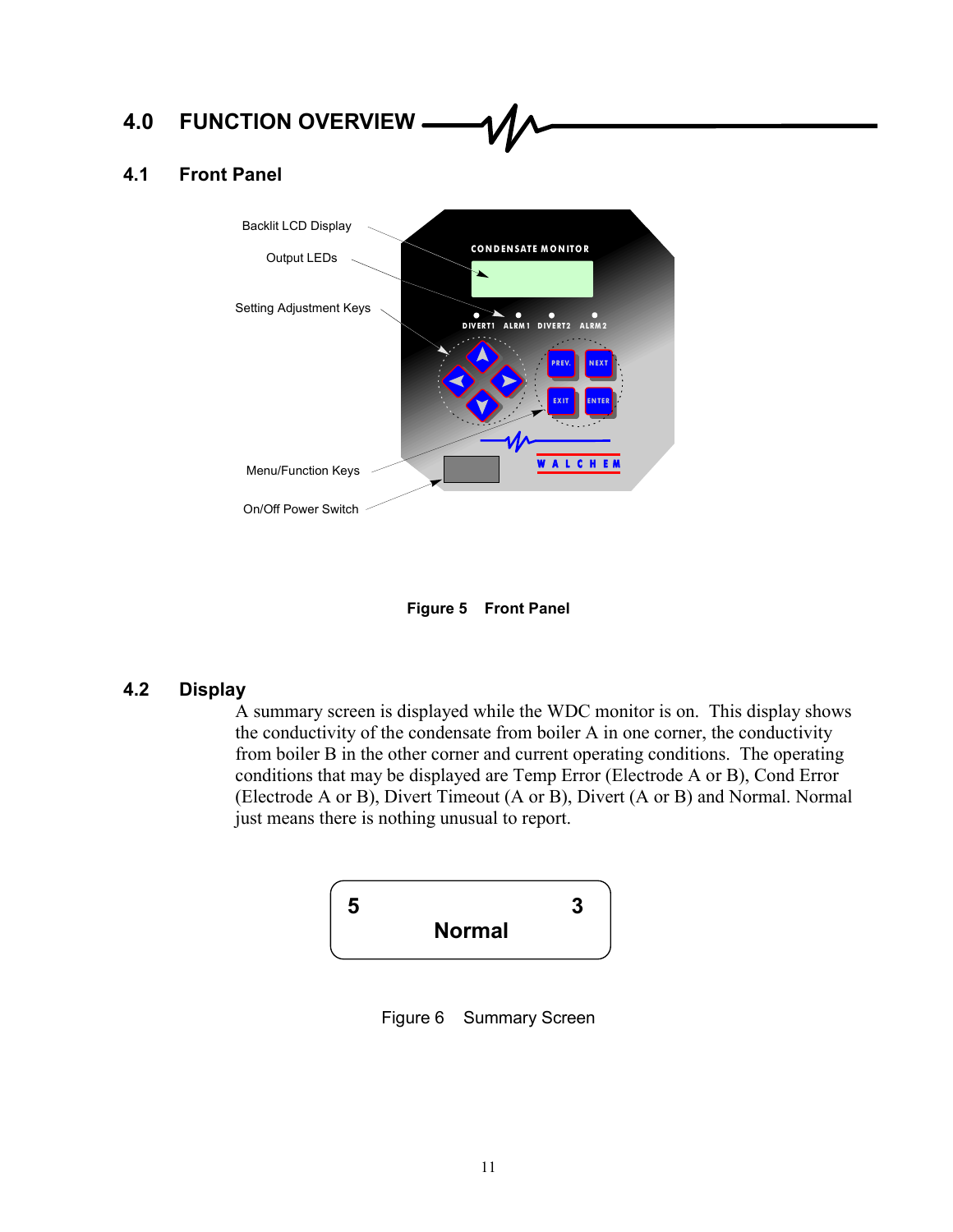#### **4.3 Keypad**

The keypad consists of 4 directional arrow keys and 4 function keys. The arrows are used to move the adjustment cursor and change settings, while the function keys are used to enter values, and navigate the various menu screens. The function keys are **ENTER, EXIT, NEXT**, and **PREV** (previous). **NEXT** and **PREV** scroll through the various menu choices. **ENTER** is used to enter a submenu and to enter a value. **EXIT** is used to back up one menu level. If you are at the main menu level, **EXIT** will return you to the Summary Display.



To change a value in a submenu, the left/right arrow keys move the cursor left and right to each digit or option that can be changed. The up/down arrows will change numeric values up or down, or scroll through option choices. Press **ENTER** only when you have finished making *all* of the changes for that menu screen.

#### **4.4 Access Code**

The WDC series monitor is shipped with the access code disabled. If you wish to enable it, see Section 5.6 for operation. With the access code enabled, any user can view parameter settings, but not change them. Note that this provides protection only against casual tampering. Use a lock on the cover latch if you need more protection.

#### **4.5 Startup**

#### *Initial Startup*

After having mounted the enclosure and wired the unit, the monitor is ready to be started.

Plug in the monitor and turn on the power switch to supply power to the unit. The display will briefly show the WDC model number and then revert to the normal summary display. Scroll through the menus and calibrate the conductivity reading, temperature, and set the control parameters detailed in Section 5, Operation.

To return to the summary display, press the **EXIT** key until you return to this screen. The controller will automatically return to this screen after 10 minutes.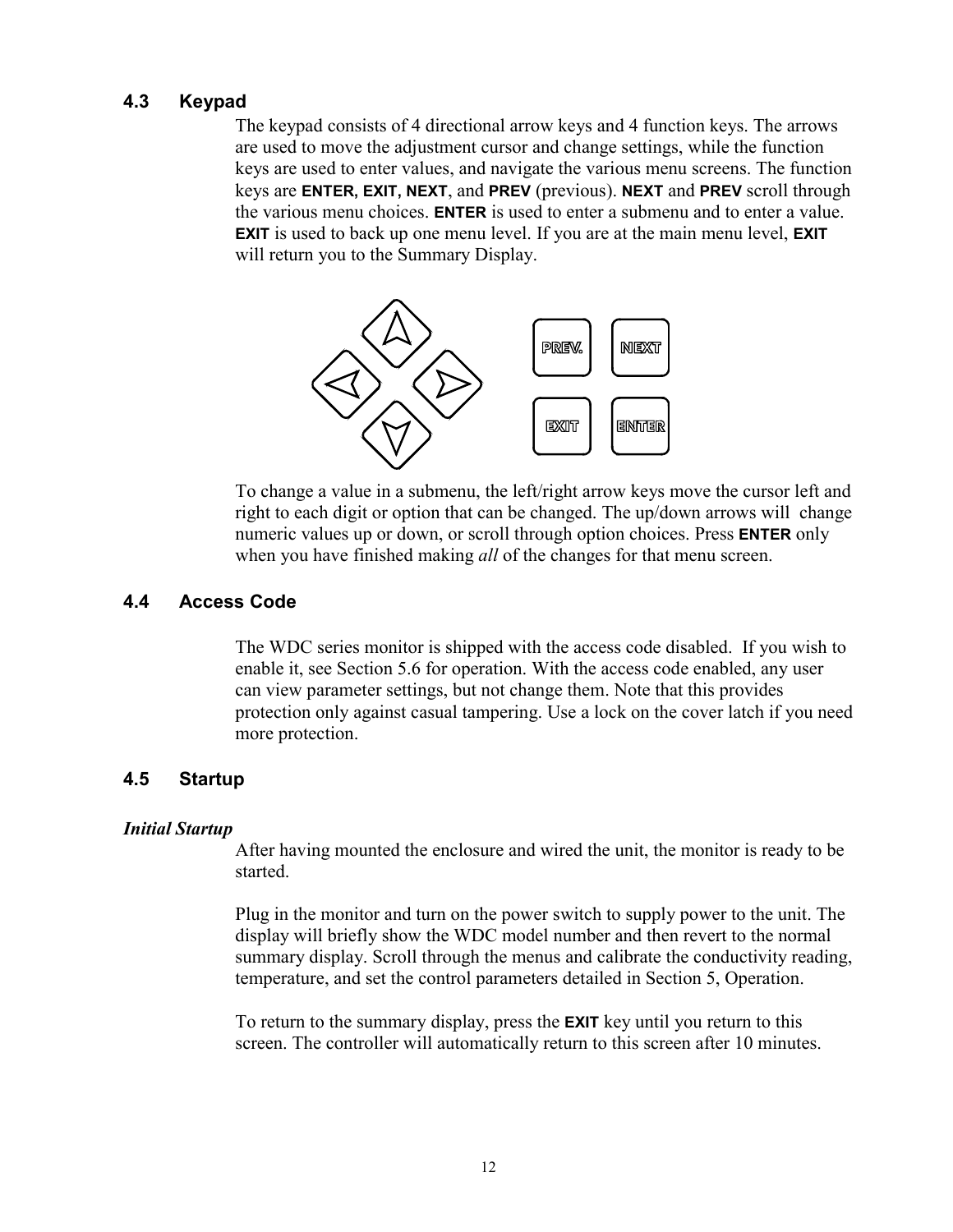#### *Normal Startup*

Startup is a simple process once your set points are in memory. Simply check your supply of chemicals, turn on the monitor, calibrate it if necessary and it will start controlling.

#### **4.6 Shut Down**

To shut the WDC monitor down, simply turn off the power. Programming remains in memory.

#### **5.0 OPERATION**  1Л,

These units control continuously while power is applied. Programming is accomplished via the local keypad and display.

To view the top level menu, press any key. The menu structure is grouped by inputs and outputs. Each input has its own menu for calibration and unit selection as needed. Each output has its own setup menu including set points, timer values and operating modes as needed. After ten minutes of inactivity in the menu, the display will return to the summary display. Keep in mind that even while browsing through menus, the unit is still controlling.

#### **5.1 Main Menu**

The exact configuration of your WDC monitor determines which menus are available as you scroll through the settings. Certain menus are only available if you select certain options. All settings are grouped under the following main menu items: Boiler A, Boiler B and Access Code. Within the menu for each boiler, the following menus are found:

Conductivity (A or B) Temperature (A or B) Alarm (A or B) 4-20mA (A or B) (Only if 4-20mA option installed) Access Code

The **NEXT** key travels forward through this list while the **PREV** key travels backwards through the list. Pressing **ENTER** will Enter the lower level menu that is currently displayed.

Each of the following menu descriptions are used exactly the same way for either Boiler A or Boiler B.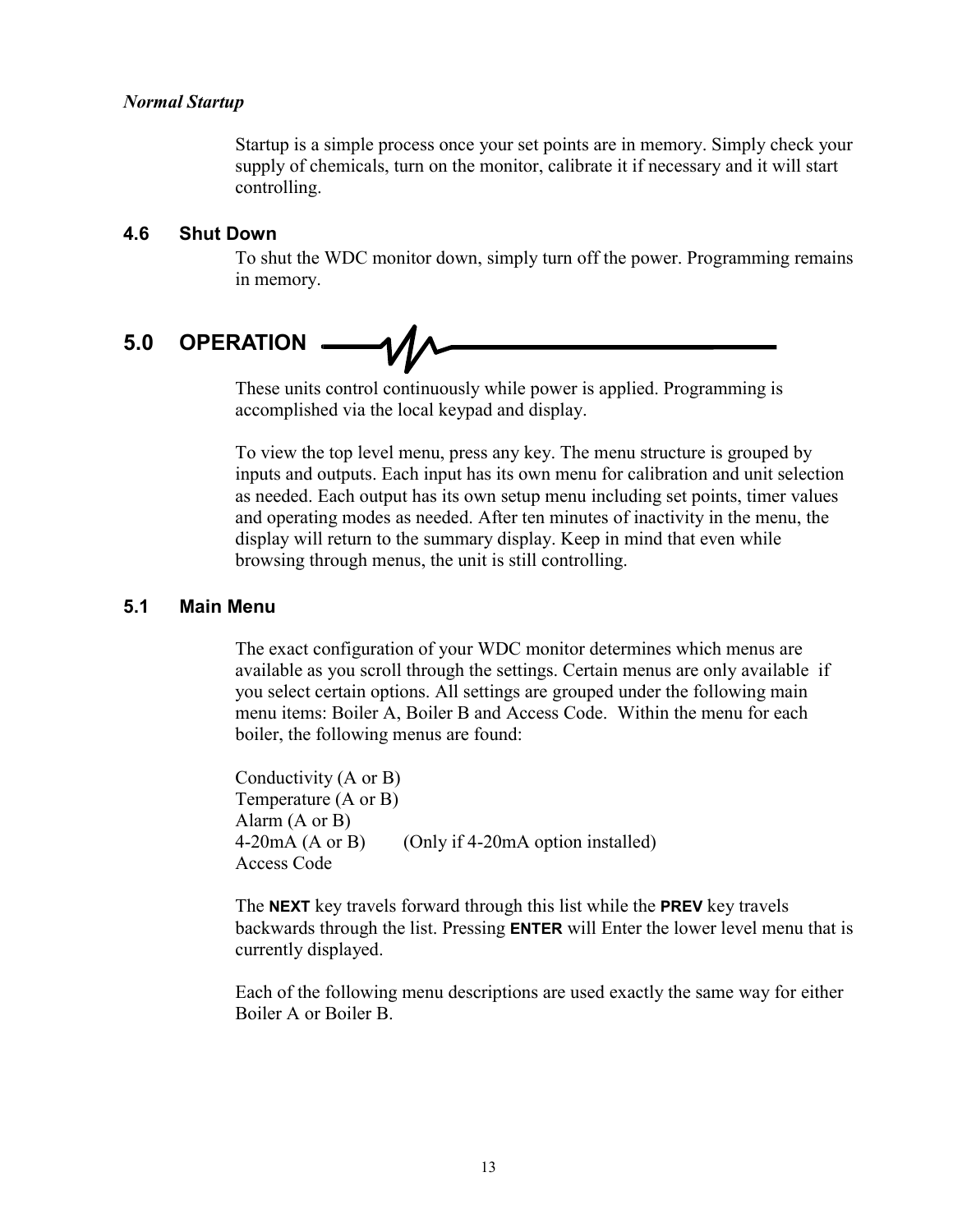### Main Menu



Only appears if option board is installed. Legend

### **Operation**

Press Enter key to enter menu. Press Exit key to exit menu. Blinking fields may be edited with the adjust arrows.

**Figure 7 Main Menu**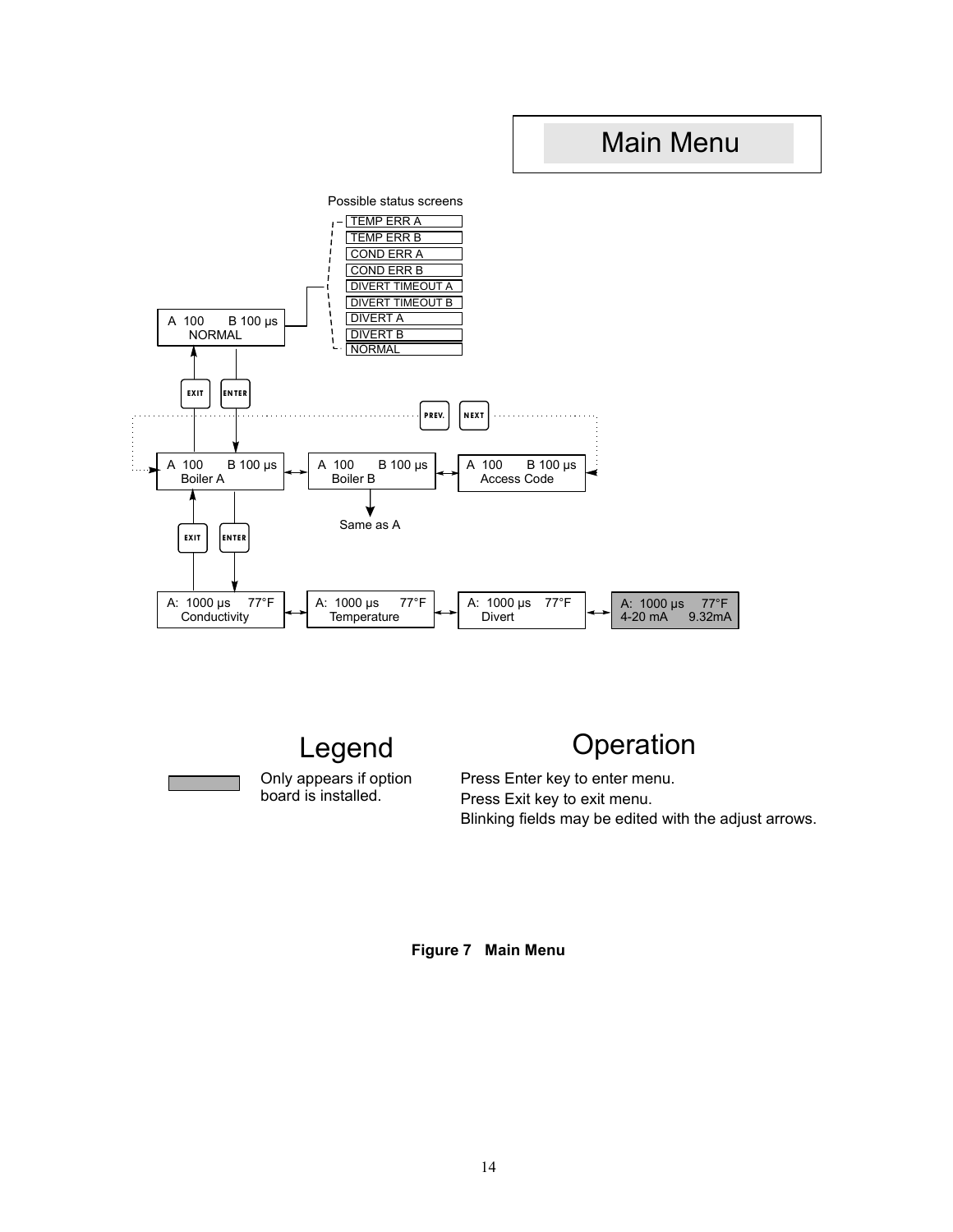#### **5.2 Conductivity (A or B) Menu**

The conductivity menu provides the following settings: Calibration, Self Test, and Unit selection. Additional settings are also discussed below. Refer to figure 8, Conductivity Menu Chart.

#### *Calibrate*

To Calibrate the conductivity, use either a hand held meter, or a buffer solution, and adjust the WDC monitor to match. Once Calibrate is entered, the unit continuously displays conductivity readings. Press an arrow key to change the value displayed to match the hand held meter or the buffer solution. You must press **ENTER** to activate the new calibration. You must press the **EXIT** key to exit calibration.

#### *Self Test*

Press **ENTER** to begin self test. Press any key to stop. Self Test internally simulates a conductivity sensor and should *always* give the reading 1000  $\mu$ S/cm  $\pm$ 20 µS. If it does not, disconnect the sensor and repeat the self test, reading is still not in the  $1000 \pm 20$  range, there is a problem with the electronics and the unit should be serviced. If the self test is in the expected range, and you have a problem calibrating, then the sensor or its wiring is at fault.

#### *Units*

You may choose to display conductivity in µS/cm or in ppm. Press **ENTER** and then use the Up and Down arrows to change the units. If you change the units, you will be warned to check your settings. This is important. Set points are not automatically translated from µS/cm to ppm. If you change the units you will need to change your Alarm settings.

#### *ppm C.F.*

This is the ppm Conversion Factor (or multiplier). This is typically 0.666 but can be changed to accommodate various requirements.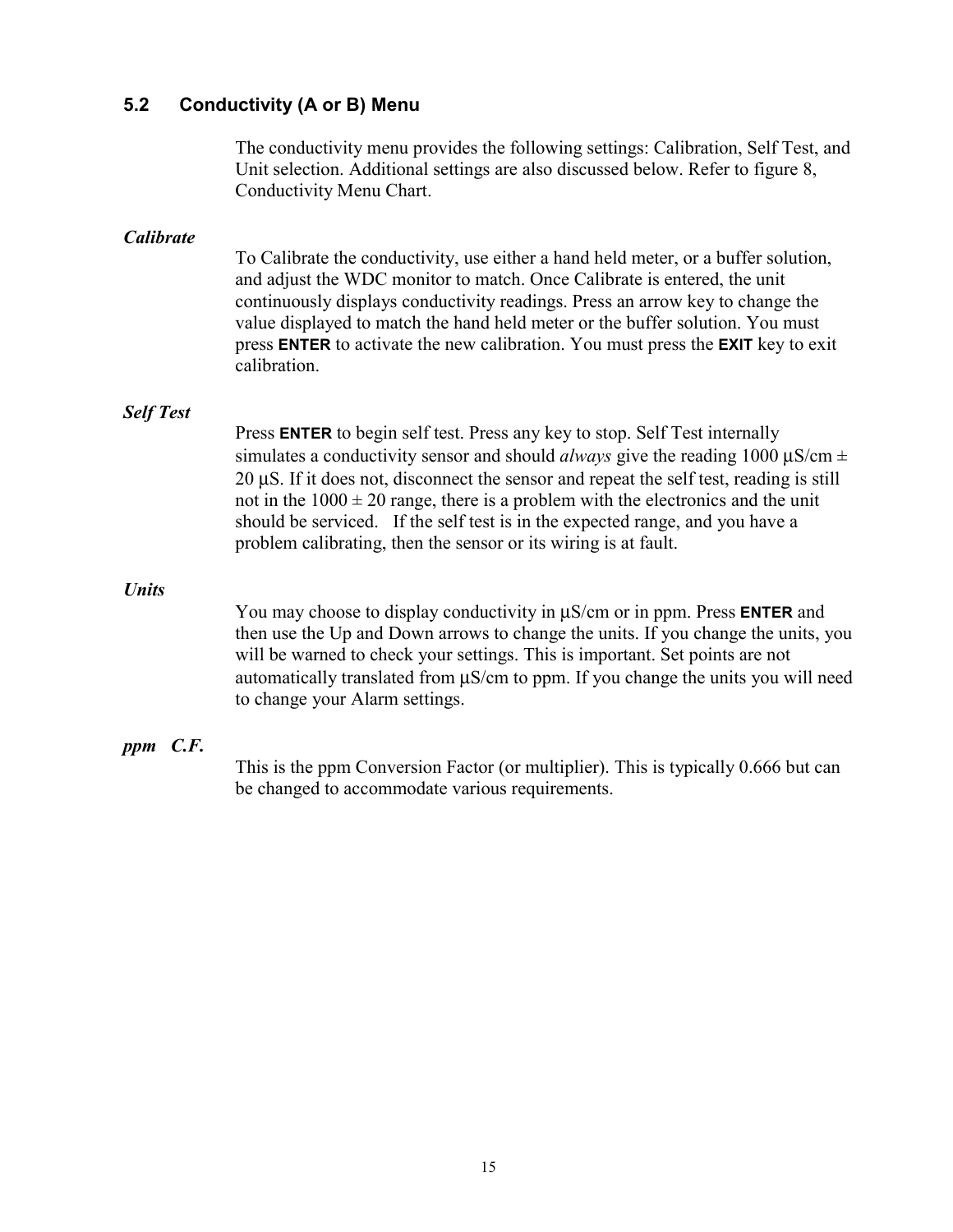## Conductivity (A or B) Menu





Menu choices that appear when ppm units are selected.

## Legend Operation

Press Enter key to enter menu. Press Exit key to exit menu. Blinking fields may be edited with the adjust arrows. Press Enter when modification is complete to return to Conductivity Menu Level.

#### **Figure 8 Conductivity(A or B) Menu**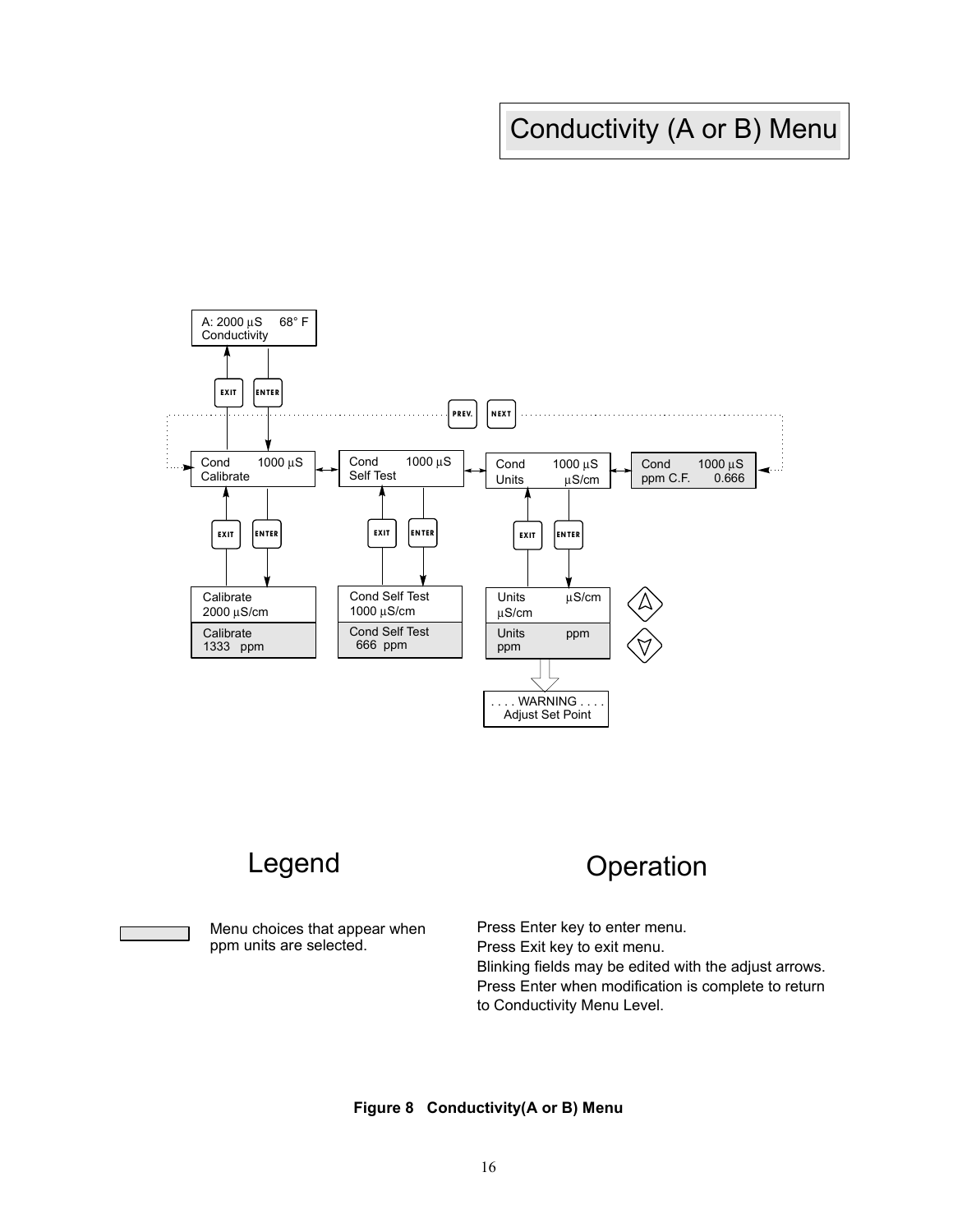

#### **5.3 Temperature (A or B) Menu**

The Temperature menu provides the following settings: Calibration, Unit selection. The Temperature menu will be indicated on the display by one of the following:

Temperature Temp 70°F Temp Error

The first two displays are "normal" operation. The third display indicates that there is a problem with the temperature input. See figure 9.

#### *Calibrate*

This menu appears only if a temperature element is connected at power-up. To Calibrate the Temperature, use a thermometer to measure the fluid temperature and adjust the WDC monitor to match. Once Calibrate is entered, the unit continuously displays temperature readings. Press the Up or Down arrow key to change the value displayed to match the thermometer. You must press **ENTER** to activate the new calibration. You must press the **EXIT** key to exit calibration.

#### *Man Temp*

This menu appears only if no temperature element is connected at power-up. Use the arrow keys to adjust the temperature displayed to match that of the boiler water.

*Units* 

You may choose to display temperature in °C or °F. Press **ENTER** and the Up or Down Arrow keys to change the temperature units for display.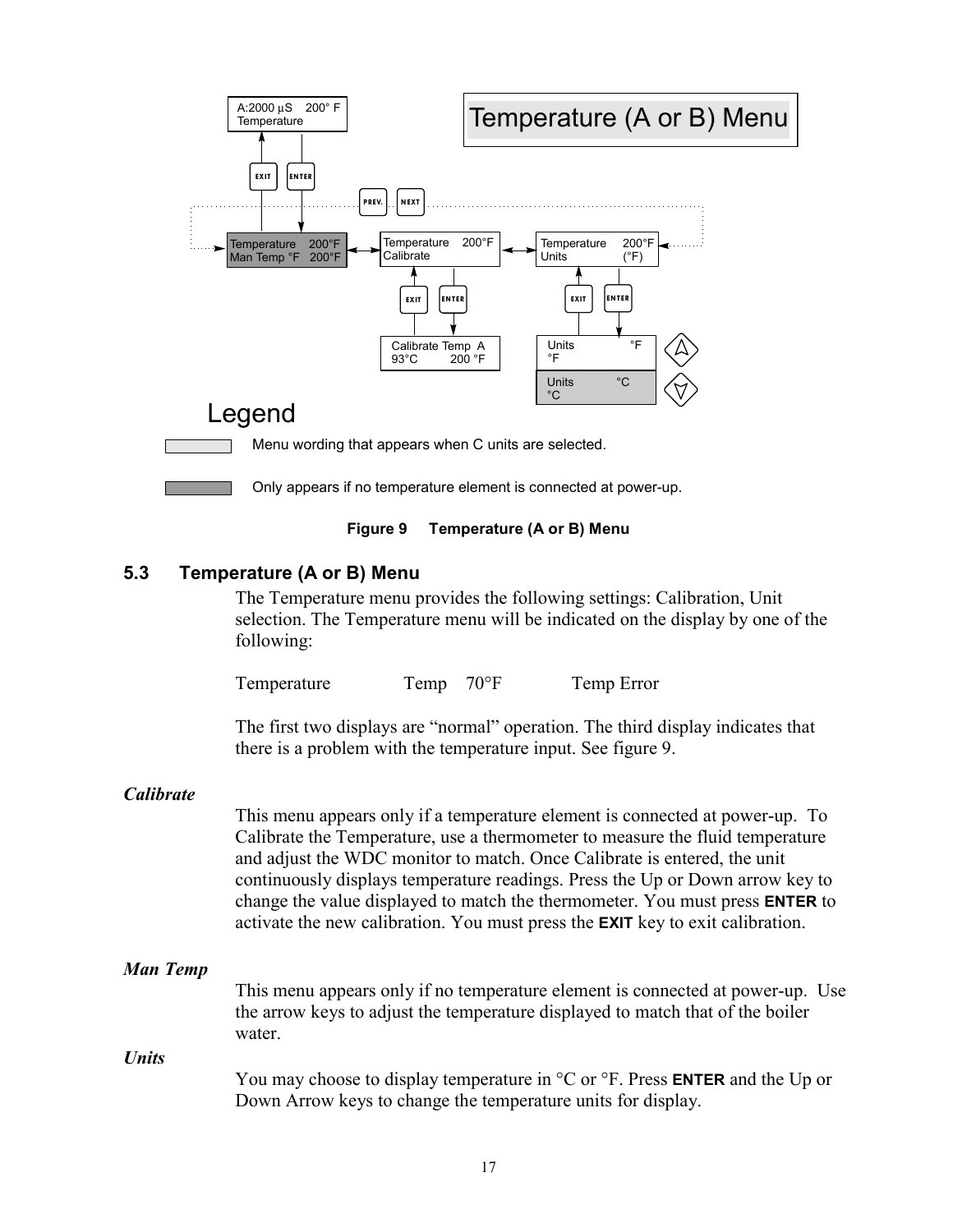#### **5.4 Divert (A or B) Menu**

The Divert Menu provides the following settings: Set Point, Dead Band, Control Direction, HOA. The Divert output status will be indicated on the display by one of the following:

| Divrt A | OFF     |
|---------|---------|
| Divrt A | 10:00   |
| Divrt A | Timeout |

The first display indicates that the divert output is currently OFF. The second display indicates the length of time that the alarm output has been ON. The third display indicates that the direct output has been ON longer than the programmed time limit. The 'A' indicates that the output is being controlled automatically.

#### *Set Point*

This is the conductivity value at which the diverter valve output and alarm output are turned ON. The factory default setting for the WDC monitor is for the divert and alarm outputs to turn on when the conductivity is higher than the set point. This may be changed at the Control Direction screen.

#### *Dead Band*

This is the conductivity value that when combined with the set point determines when the divert outputs turn OFF. Assuming that the control direction is set for normal operation (High Set Point) the divert and alarm outputs will turn off when the conductivity drops below the set point minus the Dead Band. For example: The set point is 25  $\mu$ S/cm and the Dead Band is 5  $\mu$ S/cm. The alarm outputs turn ON when the conductivity reading is greater than 25 but does not turn OFF until the conductivity drops below 20.

#### *Time Limit*

This menu allows you to set a maximum amount of time for the alarm. The limit time is programmed in hours and minutes and can be set between 1 minute and 8 hours, 59 minutes. If the time limit is set to zero, then the valve may be open indefinitely. If the maximum time is exceeded, the diverter valve will close and will not reopen until the "Reset Timer" menu is reset by an operator.

#### *Reset Timer*

Only appears if the time limit above has been exceeded. Use the up or down arrow to change "N" to "Y", then press **ENTER.** 

#### *Control Dir H / L*

This allows you to set the Normal (High Set Point) or Inverse (Low Set Point) operation of the outputs. When set to High, the outputs turn on when the conductivity is *higher* than the set point. When set to Low, the outputs turn on when the conductivity is *lower* than the set point.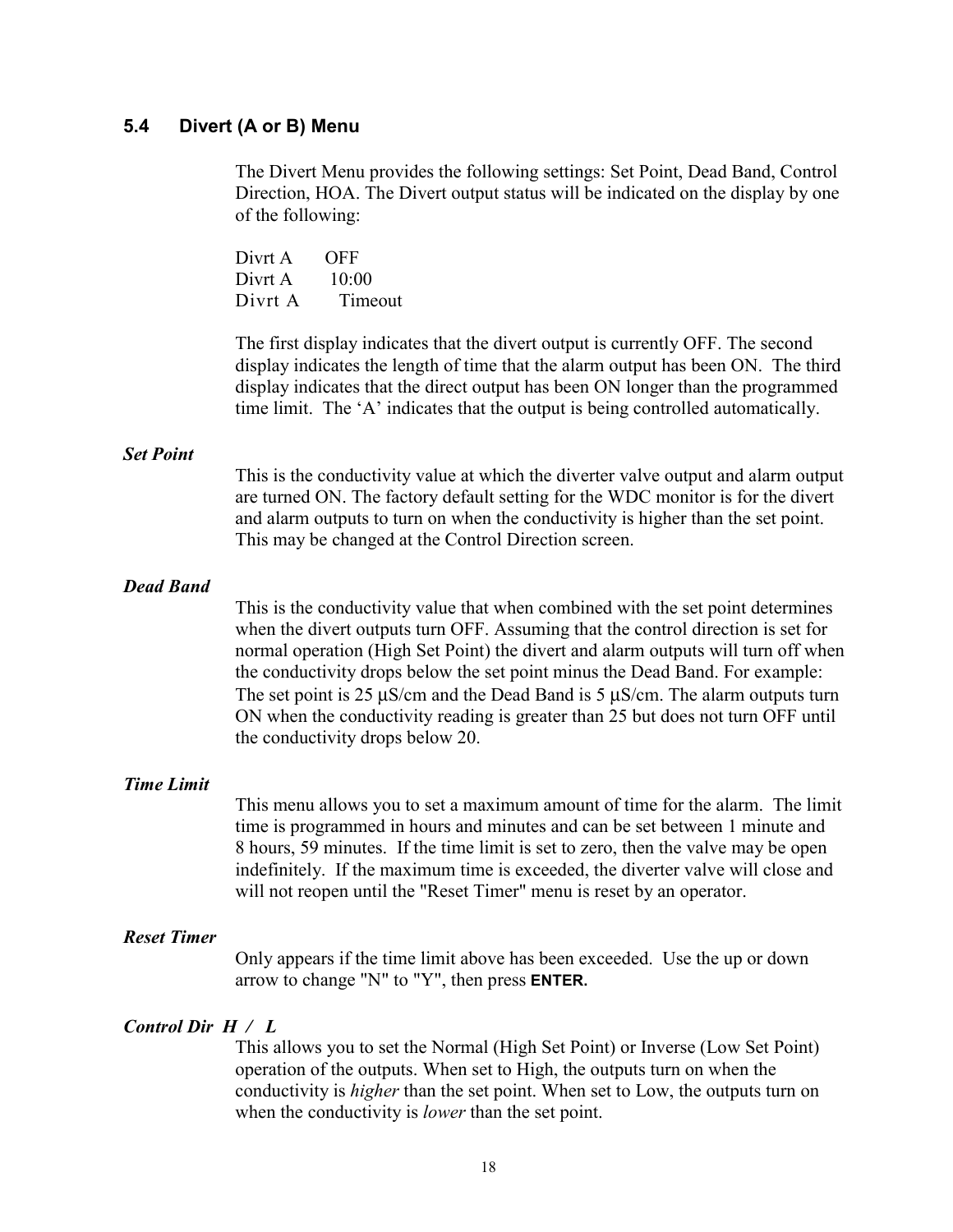#### *H O A*

The "Hand Off Auto" screen allows you to select the operating mode of the divert and alarm outputs. In Hand (manual) mode, the divert output is turned on immediately for a maximum of 10 minutes. If you walk away the output will return to Auto mode at the end of that time. In Off mode the output will stay Off indefinitely. In Auto mode, the divert and alarm outputs will respond to changes in conductivity based on the set point. The HOA mode of the divert and alarm outputs is indicated on the alarm status lines.



**Figure 10 Divert (A or B) Menu**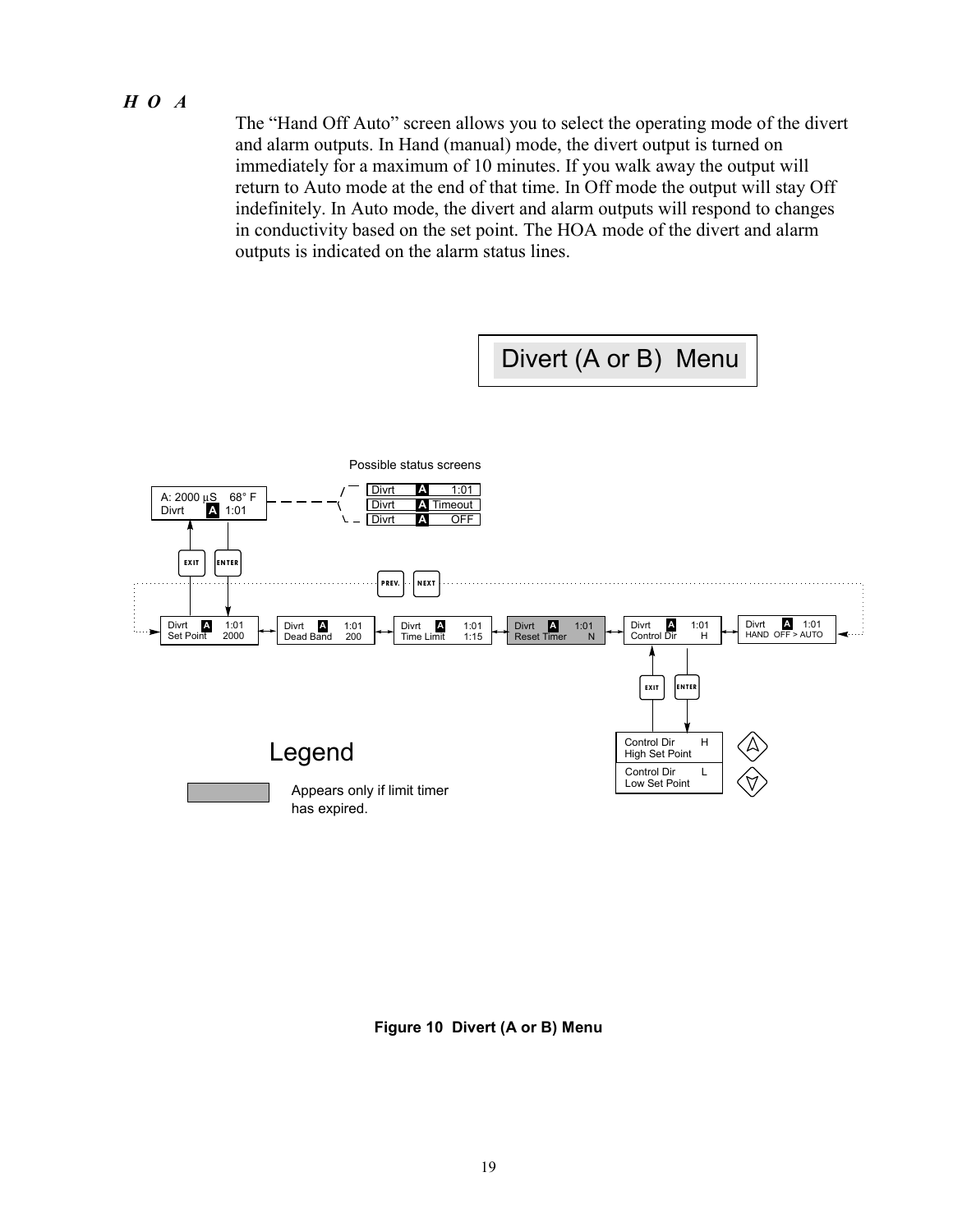#### **5.5 4-20mA (A or B) Menu**

This menu is only available if the 4-20mA output is installed in the monitor. Installing this option board on the lower power supply board in the controller will assign it to Boiler A. Installing a 4-20mA option board on the top front panel assembly assigns the output to Boiler B. This menu provides for scaling and calibrating the output. The 4-20mA menu screen appears as follows:

4-20mA 9.20mA

This indicates that the current output of the 4-20mA card is 9.20 mA.

#### *Set 4mA Pt*

This conductivity setting will correspond to a 4 mA output from the monitor.

#### *Set 20mA Pt*

This conductivity setting will correspond to a 20mA output from the monitor.

#### *Calibrate*

This will provide fixed 4mA and fixed 20mA outputs to allow you to calibrate connected equipment.



#### **Figure 11 4-20mA (A or B) Menu**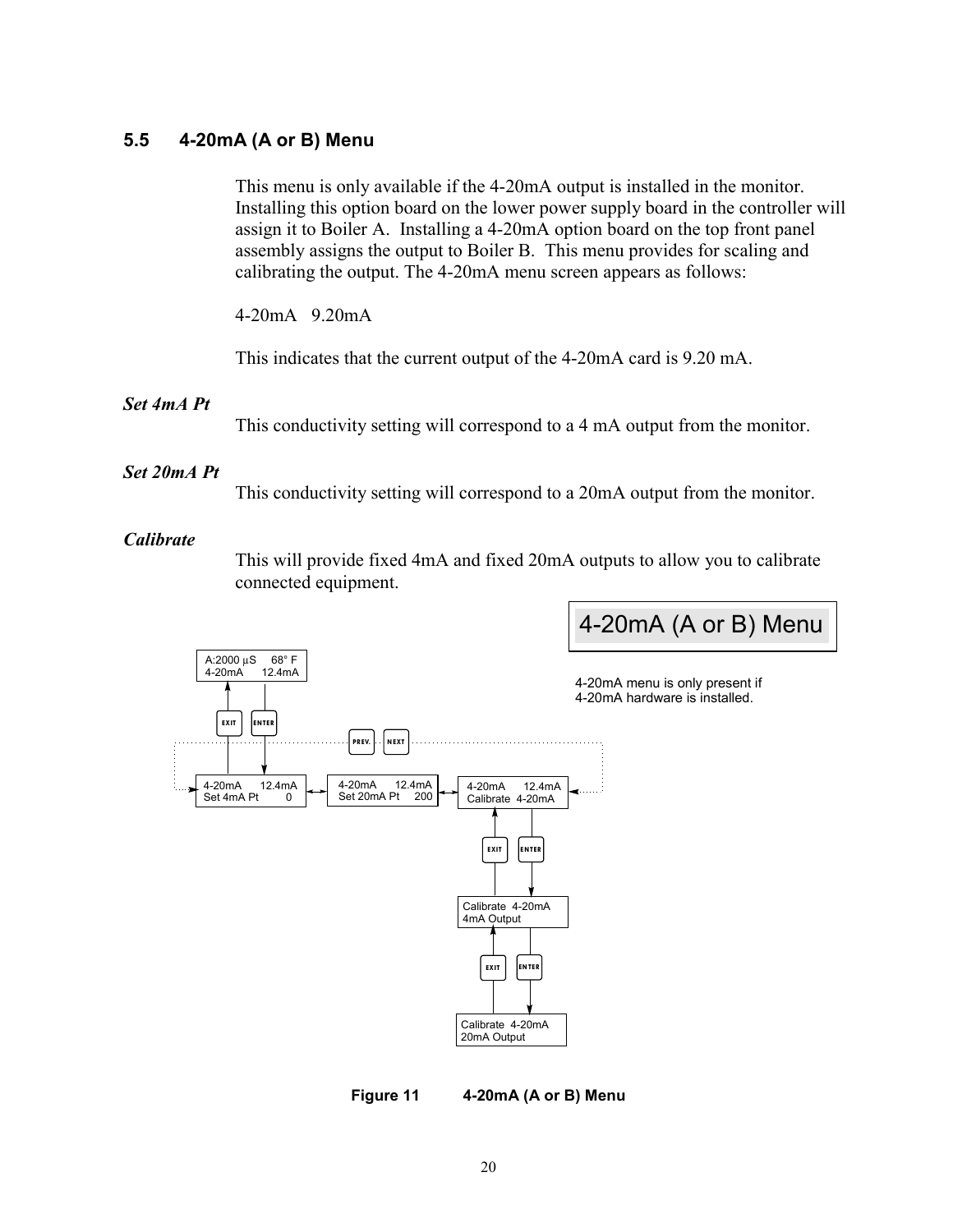#### **5.6 Access Code Menu**

This menu determines whether the access code feature of the monitor is enabled or disabled and allows you to customize the access code to your own value. The access code controls whether or not you are allowed to change the parameters in the monitor. With the access code disabled, any user may change any parameter. With the access code enabled, any user can view any parameter, but cannot change them. Once an attempt is made to change a parameter, the display will prompt the user to enter the access code. If the correct access code is entered, the parameters can be changed. If the wrong access code is entered the parameters cannot be changed. Once the access code has been correctly entered, it will remain valid until there is a period of 10 minutes without a key being pressed. The access code menu will appear as shown below:

Access Code DIS Access Code REQ Access Code OK

The first display indicates that the access code is disabled. No access code is required to change any setting. The second display indicates that the access code is required to alter settings. The last display indicates that the access code is required and has been entered correctly.

#### *Enable N / Y*

Press the Up or Down arrow key to change the N to Y and press **ENTER** to enable the access code feature. If the access code is enabled you must first enter the access code to disable it.

#### *New Value*

Press **ENTER** to display the current access code value and use the arrow keys to change it to any value between 0 and 9999. If the access code has been enabled, you will be prompted to enter the current access code before being allowed to change it. You must remember the access code if you enable it.

The Factory default Access code is 1995.

If you change the access code and can't remember it follow this procedure:

- 1. Turn off power to the controller.
- 2. Wait 10 seconds.
- 3. Press and Hold the UP and DOWN arrow keys while turning on the power.
- 4. Read the access code on the display.
- 5. Release the keys, and the access code will disappear.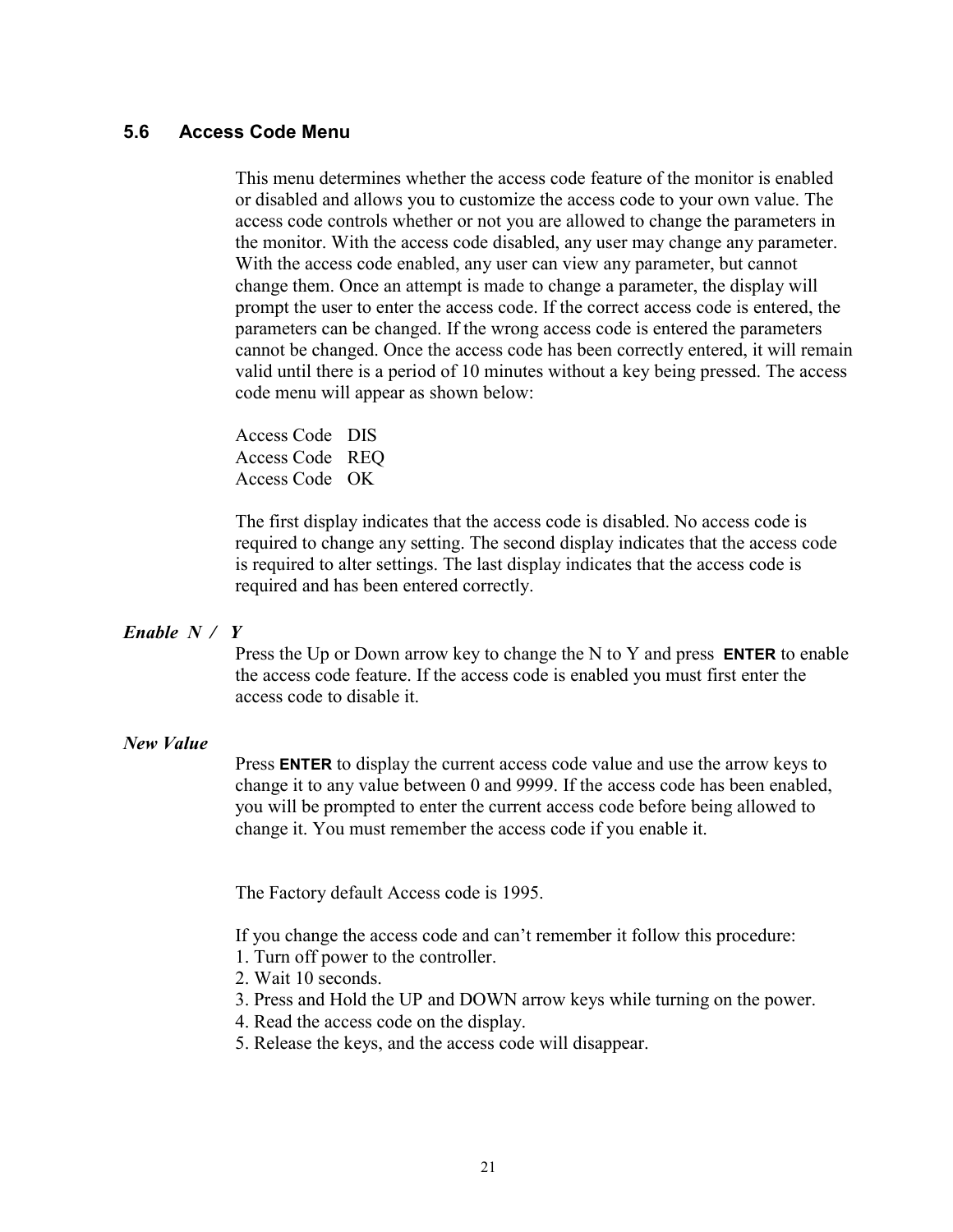### Access Code Menu

The Access Code prompt may appear at any screen in the entire menu structure if the current access code has not been entered by the user. Access code entries will be valid for 10 minutes from the most recent key press.



Any Top Display Access Code 0000

Enter any four digit code

**Figure 12 Access Code Menu**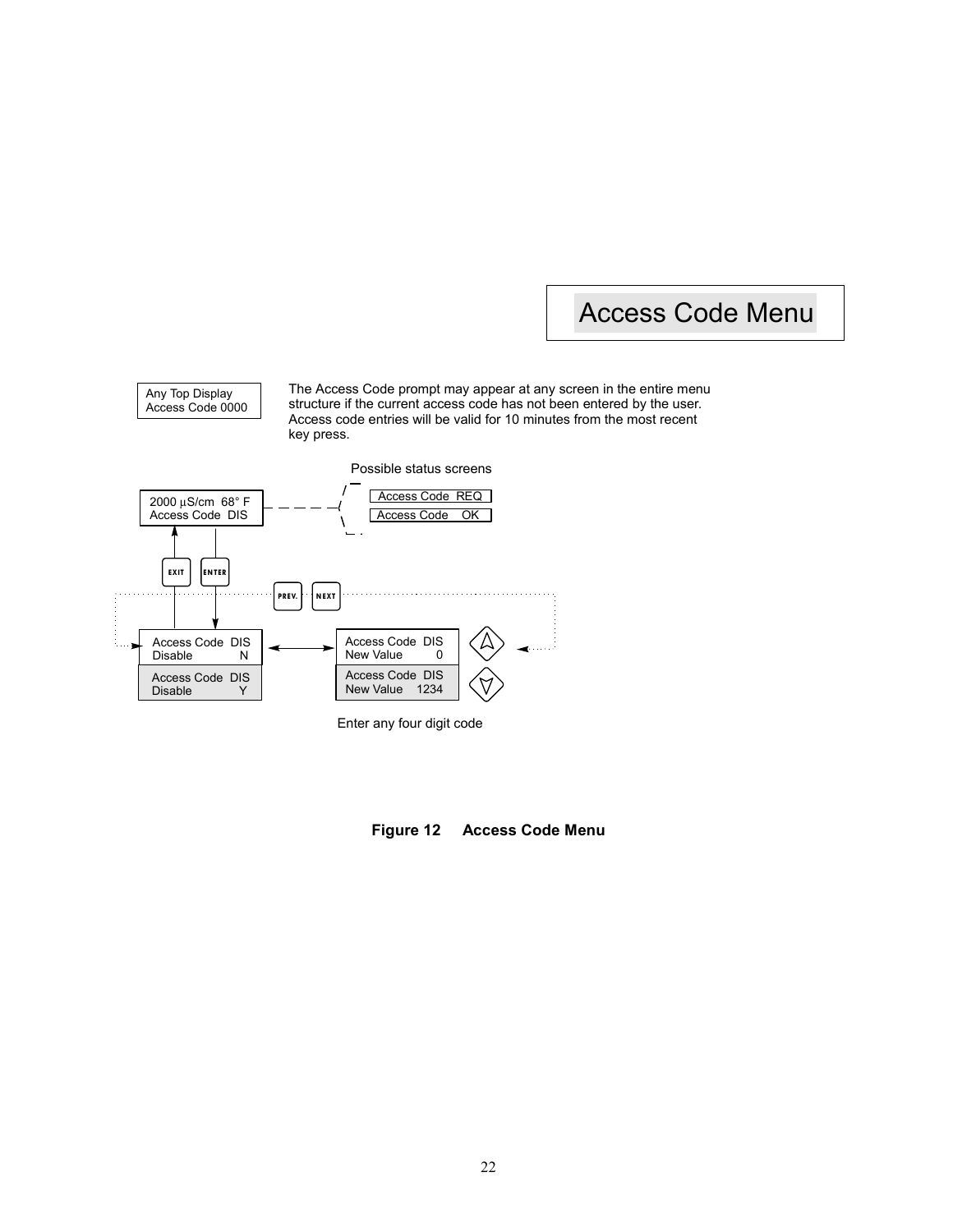### **6.0 MAINTENANCE**

The WDC monitor itself requires very little maintenance. Wipe with a damp cloth. Do not spray down the monitor unless the enclosure door is closed and latched.

#### **6.1 Electrode Cleaning**

NOTE: The monitor must be recalibrated after cleaning the electrodes.

#### *Frequency*

The electrodes should be cleaned periodically. The frequency required will vary by installation. In a new installation, it is recommended that the electrodes be cleaned after two weeks of service. To determine how often the electrodes must be cleaned, follow the procedure below.

- 1. Read and record the conductivity.
- 2. Remove, clean and replace the conductivity electrodes in the process.
- 3. Read conductivity and compare with the reading in step 1 above.

If the variance in readings is greater than 5%, increase the frequency of electrode cleaning. If there is less than 5% change in the reading, the electrodes were not dirty and can be cleaned less often.

#### *Cleaning Procedure*

The electrodes can normally be cleaned using a cloth or paper towel and a mild cleaning solution such as 409® cleanser. Occasionally an electrode may become coated with various substances which require a more vigorous cleaning procedure, such as immersion in dilute muriatic acid. Usually the coating will be visible, but not always.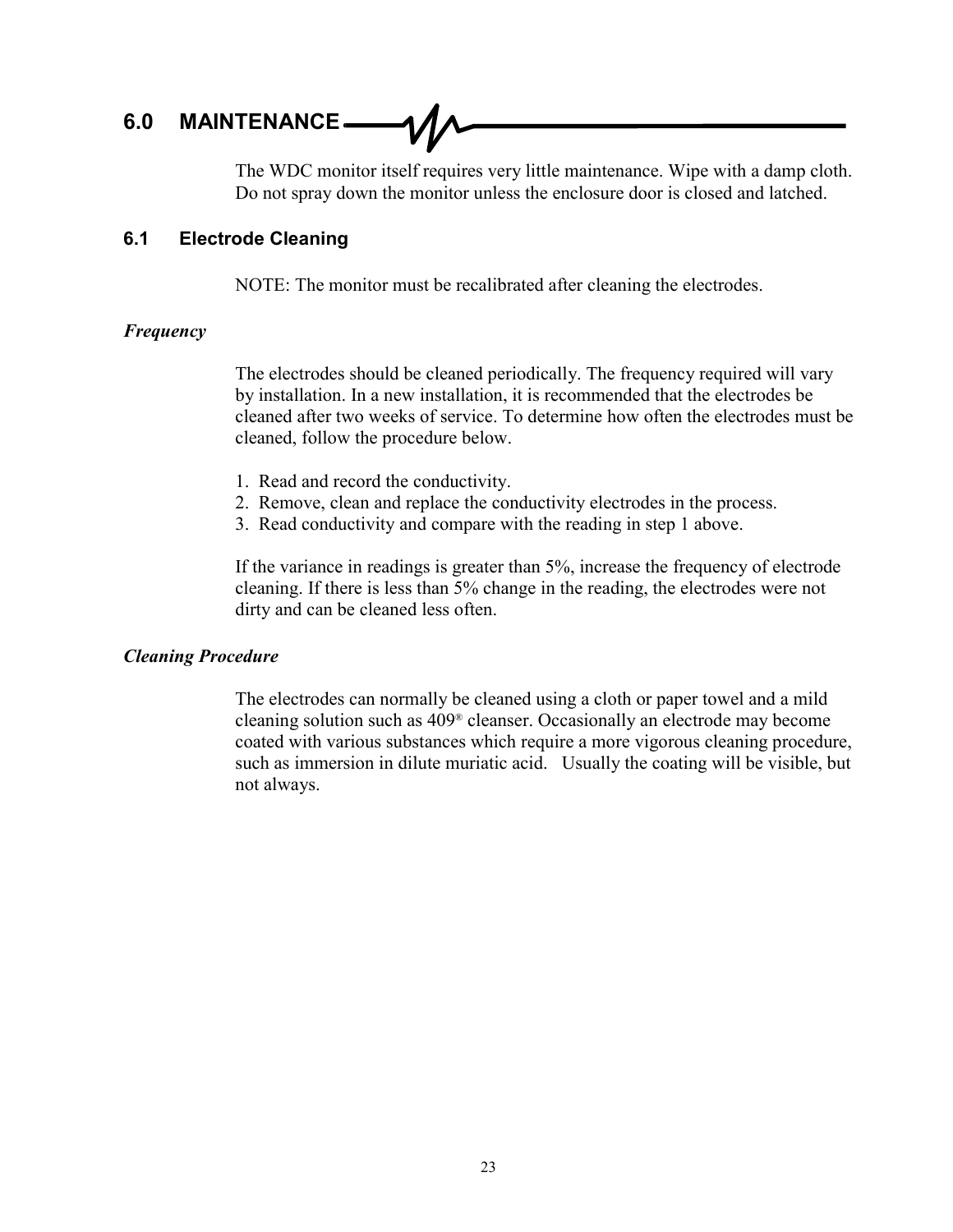#### **6.2 Replacing the Fuses**

**CAUTION**: Disconnect power to the monitor before opening front panel!

Locate the fuses on the circuit board at the back of the monitor enclosure. (See figure 3.) Gently remove the old fuse from its retaining clip and discard. Press the new fuse into the clip, secure the front panel of the monitor and return power to the unit.

Warning: Use of non-approved fuses can affect product safety approvals. Fuse ratings depend on controller power rating. Specifications are shown below. To insure product safety certifications are maintained, it is recommended that a Walchem fuse be used.

| Controller |                                  | Walchem |                       | Walchem |
|------------|----------------------------------|---------|-----------------------|---------|
| Rating     | Fuse $1$ (F1)                    | P/N     | Fuse $2(F2)$          | P/N     |
| 120 VAC    | $5 \times 20$ mm, 0.125 A, 250 V | 102369  | 5 x 20 mm, 10A, 125 V | 102432  |
| 240 VAC    | $5 \times 20$ mm, 0.063 A, 250 V | 103363  | 5 x 20 mm, 5 A, 250 V | 102370  |

## **7.0 TROUBLESHOOTING**

**CAUTION**: Disconnect power to the monitor before opening front panel!

Troubleshooting and repair of a malfunctioning monitor should only be attempted by qualified personnel using caution to ensure safety and limit unnecessary further damage. Contact the factory.

#### **7.1 Error Messages**

#### *TEMP ERROR*

This error condition will stop both conductivity and pH control. It indicates that the temperature signal from the conductivity electrode is no longer valid. This prevents controlling based upon a bogus pH or conductivity reading.

- 1. Green or White electrode wire Reconnect. disconnected.
- 2. Faulty electrode Replace electrode.

**Possible Cause Corrective Action** 

 Revert to manual temperature compensation by cycling power off and on.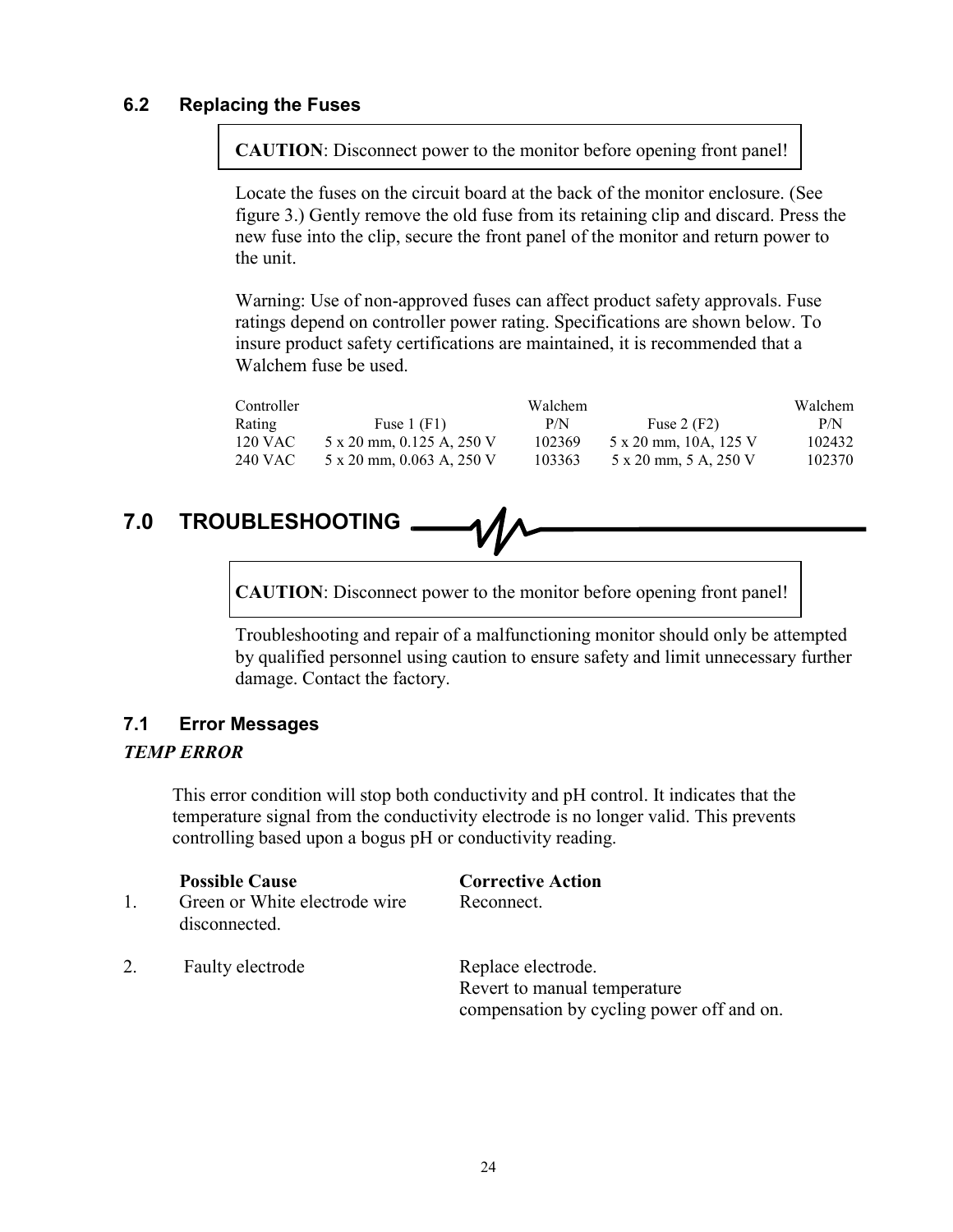#### *COND ERROR*

This error condition will stop conductivity control. It indicates that the conductivity signal from the electrode is no longer valid. This prevents controlling based upon a bogus conductivity reading.

- 1. Black or red electrode wire shorted Disconnect short.
- 2. Faulty electrode Replace electrode.
- 

#### **Possible Cause Corrective Action**

3. Faulty controller Verify via failed self test.

#### *COND HIGH ALARM*

This error message indicates that the conductivity is above the programmed percentage above set point. The conductivity will continue to be monitored, and the divert and feed outputs will be allowed to be activated.

| 1.               | <b>Possible Cause</b><br>Fouled conductivity electrode               | <b>Corrective Action</b><br>See Conductivity Electrode<br>Troubleshooting section       |
|------------------|----------------------------------------------------------------------|-----------------------------------------------------------------------------------------|
| $\overline{2}$ . | Divert flow rate too low                                             | Check for clogged strainer.<br>Check for insufficient pressure<br>differential.         |
| 3.               | Divert valve not opening                                             | Check for faulty divert valve.<br>Check divert valve wiring.<br>Check controller relay. |
| $\overline{4}$ . | Conductivity rose over alarm limit<br>while biocide lockout occurred | Allow normal divert to occur.                                                           |

#### *COND LOW ALARM*

This error message indicates that the conductivity is below the programmed percentage below set point. The conductivity will continue to be monitored, and the feed output will be allowed to be activated.

| $\mathbf{1}$ . | <b>Possible Cause</b><br>Fouled conductivity electrode | <b>Corrective Action</b><br>See Conductivity Electrode<br>Troubleshooting section.      |
|----------------|--------------------------------------------------------|-----------------------------------------------------------------------------------------|
| 2.<br>3.       | Electrode disconnected<br>Electrode dry                | Reconnect.<br>See "No Flow "Troubleshooting"<br>section.                                |
| 4.             | Divert valve stuck open                                | Check for faulty divert valve.<br>Check divert valve wiring.<br>Check controller relay. |
| 5.             | Biocide prebleed set too low                           | Change prebleed set point to be<br>above low alarm if desired.                          |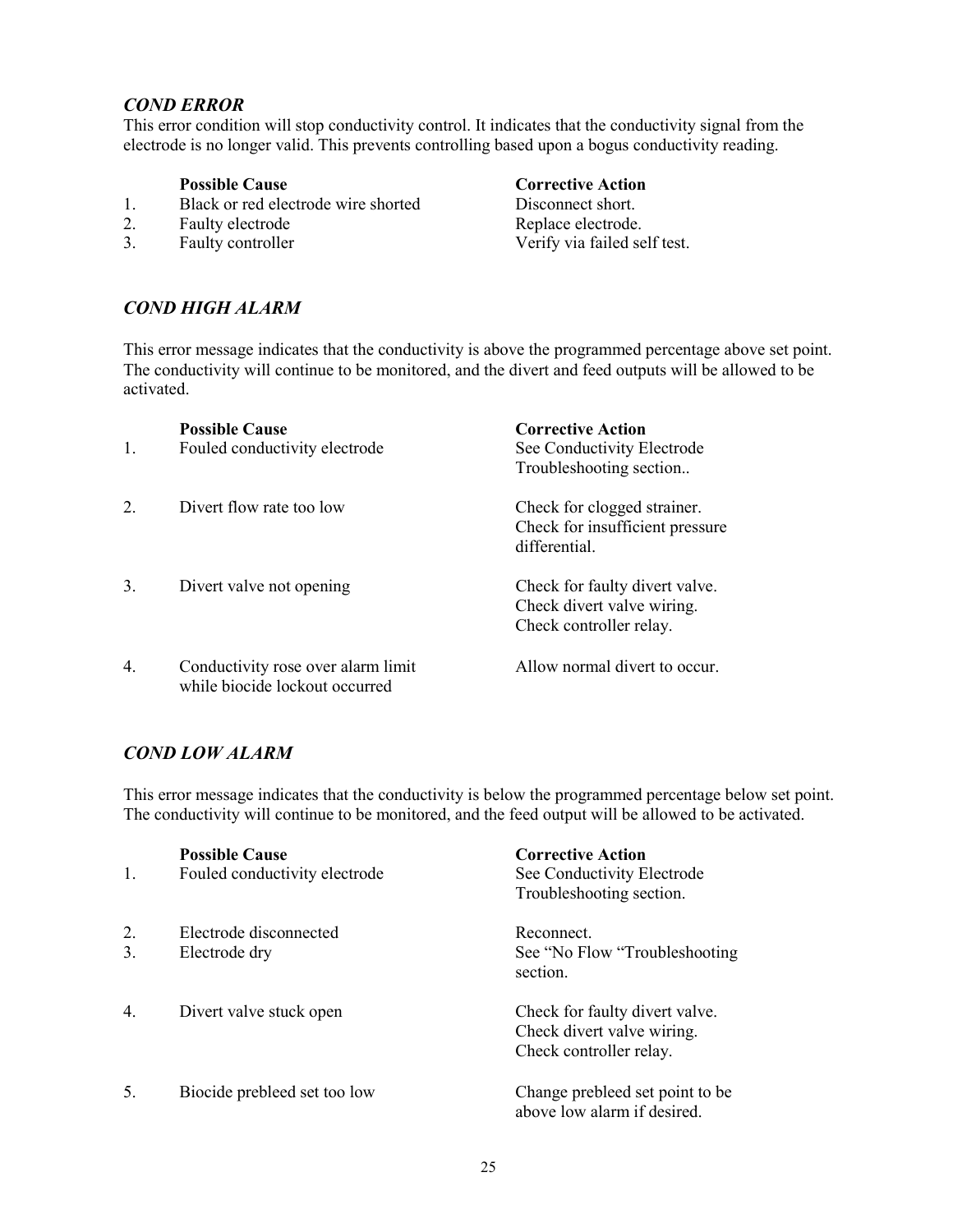#### **7.2 Conductivity Readout Does Not Change**

If the readout is stuck at or near zero:

|                                            | <b>Possible Causes</b>     | <b>Corrective Action</b>                                                                                                                                                                                                                                               |  |
|--------------------------------------------|----------------------------|------------------------------------------------------------------------------------------------------------------------------------------------------------------------------------------------------------------------------------------------------------------------|--|
| 1.                                         | Dry electrode              | Check for flow through system.                                                                                                                                                                                                                                         |  |
| 2.                                         | Electrode is disconnected. | Check wiring to electrode. Go to<br>self-test menu, as described in<br>section 5.2 If readout changes to<br>$1000 \pm 20$ , the problem is with<br>electrode or connections. See section<br>7.2 If still at zero, problem is with<br>the monitor. Consult the factory. |  |
| 3.                                         | Electrode is coated.       | Clean off non-conductive coating<br>with a suitable solvent.                                                                                                                                                                                                           |  |
| If the readout is stuck at another number: |                            |                                                                                                                                                                                                                                                                        |  |
|                                            | <b>Possible Causes</b>     | <b>Corrective Action</b>                                                                                                                                                                                                                                               |  |
| 1.                                         | Dirty or faulty electrode  | Evaluate electrode (section 7.2).                                                                                                                                                                                                                                      |  |
| 2.                                         | Stagnant sample            | Check system for proper flow.                                                                                                                                                                                                                                          |  |

#### **7.3 Procedure for Evaluation of Conductivity Electrode**

Can be used for troubleshooting a sensor error message, low conductivity, high conductivity, conductivity stuck at 0, cal failure, and/or conductivity stuck at a number other than 0.

Try cleaning the electrode first (refer to Sect. 6.1).

To find out if the electrode or the controller is faulty, step through the Self-Test menu, as described in section 5.2. The display should read  $1000 \pm 20 \mu$ S/cm if the electrode cable is 10 feet long. If the cable has been extended, the self test value will drop by 1 for each additional foot of cable. For example, if the cable has been extended 100 feet, then the self test should read  $900 \pm 20$ . This indicates that the controller is OK and the problem is in the probe or its connections. If the conductivity reading is not within this range, remove the electrode wires and repeat the self test. If the self test reading is now  $1000 \pm 20$ , replace the electrode. If it is still outside  $1000 \pm 20$ , return the control module for repair.

To check the electrode, check the electrode connections to the terminal strip (refer to Figure 3). Make sure that the correct colors go to the correct terminals, and that the connections are tight. Restore power and see if the conductivity is back to normal. If not, replace the electrode.